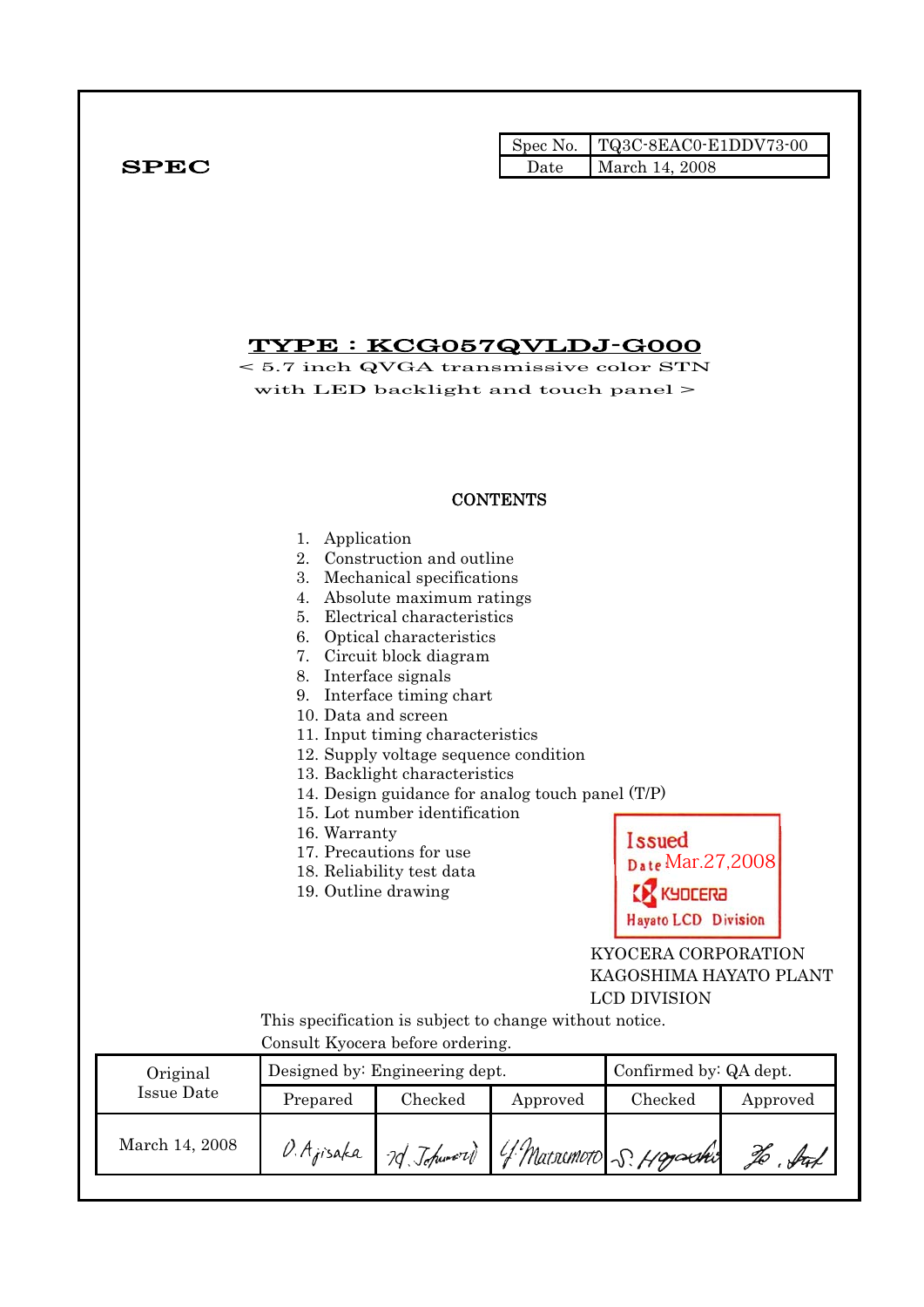| Spec No.              | Part No.         | Page                     |
|-----------------------|------------------|--------------------------|
| TQ3C-8EAC0-E1DDV73-00 | KCG057QVLDJ-G000 | $\overline{\phantom{0}}$ |

## Warning

- 1. This Kyocera LCD module has been specifically designed for use only in electronic devices and industrial machines in the area of audio control, office automation, industrial control home appliances, etc. The module should not be used in applications where the highest level of safety and reliability are required and module failure or malfunction of such module results in physical harm or loss of life, as well as enormous damage or loss. Such fields of applications include, without limitation, medical, aerospace, communications infrastructure, atomic energy control. Kyocera expressly disclaims any and all liability resulting in any way to the use of the module in such applications.
- 2. Customer agrees to indemnity, defend and hold Kyocera harmless from and against any and all actions, claims, damages, liabilities, awards, costs, and expenses, including legal expenses, resulting from or arising out of Customer's use, or sale for use, or Kyocera modules in applications.

## Caution

1. Kyocera shall have the right, which Customer hereby acknowledges, to immediately scrap or destroy tooling for Kyocera modules for which no purchase Orders have been received from the Customer in a two-year period.

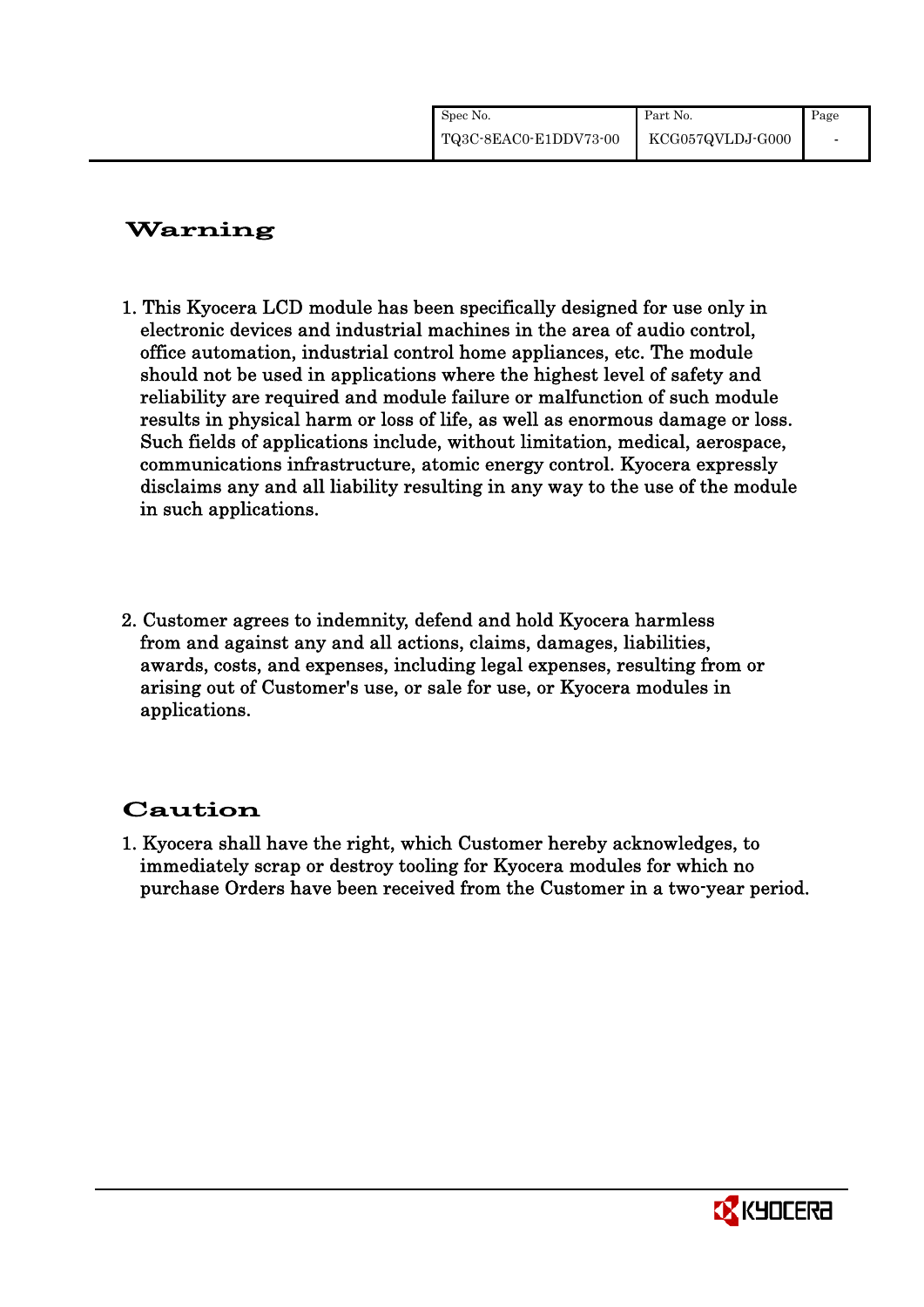|         |             |                                 |                                                    | ${\rm Spec}$ No. |                                      |  | Part No.                        |          | Page |
|---------|-------------|---------------------------------|----------------------------------------------------|------------------|--------------------------------------|--|---------------------------------|----------|------|
|         |             |                                 | ${\bf TQ3C\text{-}8EAC0\text{-}E1DDV73\text{-}00}$ |                  |                                      |  | ${\rm KCG057QVLDJ\text{-}G000}$ |          |      |
|         |             |                                 |                                                    |                  | Revision record                      |  |                                 |          |      |
|         |             | Designed by : Engineering dept. |                                                    |                  |                                      |  | Confirmed by : QA dept.         |          |      |
|         | $\rm{Date}$ | Prepared                        |                                                    | ${\it Checked}$  | Approved                             |  | Checked                         | Approved |      |
|         |             |                                 |                                                    |                  |                                      |  |                                 |          |      |
|         |             |                                 |                                                    |                  |                                      |  |                                 |          |      |
| Rev.No. | Date        | Page                            |                                                    |                  | $\label{eq:2} \textbf{Descriptions}$ |  |                                 |          |      |
|         |             |                                 |                                                    |                  |                                      |  |                                 |          |      |
|         |             |                                 |                                                    |                  |                                      |  |                                 |          |      |
|         |             |                                 |                                                    |                  |                                      |  |                                 |          |      |
|         |             |                                 |                                                    |                  |                                      |  |                                 |          |      |
|         |             |                                 |                                                    |                  |                                      |  |                                 |          |      |
|         |             |                                 |                                                    |                  |                                      |  |                                 |          |      |
|         |             |                                 |                                                    |                  |                                      |  |                                 |          |      |
|         |             |                                 |                                                    |                  |                                      |  |                                 |          |      |
|         |             |                                 |                                                    |                  |                                      |  |                                 |          |      |
|         |             |                                 |                                                    |                  |                                      |  |                                 |          |      |
|         |             |                                 |                                                    |                  |                                      |  |                                 |          |      |
|         |             |                                 |                                                    |                  |                                      |  |                                 |          |      |
|         |             |                                 |                                                    |                  |                                      |  |                                 |          |      |
|         |             |                                 |                                                    |                  |                                      |  |                                 |          |      |
|         |             |                                 |                                                    |                  |                                      |  |                                 |          |      |
|         |             |                                 |                                                    |                  |                                      |  |                                 |          |      |
|         |             |                                 |                                                    |                  |                                      |  |                                 |          |      |
|         |             |                                 |                                                    |                  |                                      |  |                                 |          |      |
|         |             |                                 |                                                    |                  |                                      |  |                                 |          |      |
|         |             |                                 |                                                    |                  |                                      |  |                                 |          |      |
|         |             |                                 |                                                    |                  |                                      |  |                                 |          |      |
|         |             |                                 |                                                    |                  |                                      |  |                                 |          |      |
|         |             |                                 |                                                    |                  |                                      |  |                                 |          |      |
|         |             |                                 |                                                    |                  |                                      |  |                                 |          |      |
|         |             |                                 |                                                    |                  |                                      |  |                                 |          |      |
|         |             |                                 |                                                    |                  |                                      |  |                                 |          |      |
|         |             |                                 |                                                    |                  |                                      |  |                                 |          |      |
|         |             |                                 |                                                    |                  |                                      |  |                                 |          |      |
|         |             |                                 |                                                    |                  |                                      |  |                                 |          |      |
|         |             |                                 |                                                    |                  |                                      |  |                                 |          |      |
|         |             |                                 |                                                    |                  |                                      |  |                                 |          |      |
|         |             |                                 |                                                    |                  |                                      |  |                                 |          |      |
|         |             |                                 |                                                    |                  |                                      |  |                                 |          |      |
|         |             |                                 |                                                    |                  |                                      |  |                                 |          |      |
|         |             |                                 |                                                    |                  |                                      |  |                                 |          |      |

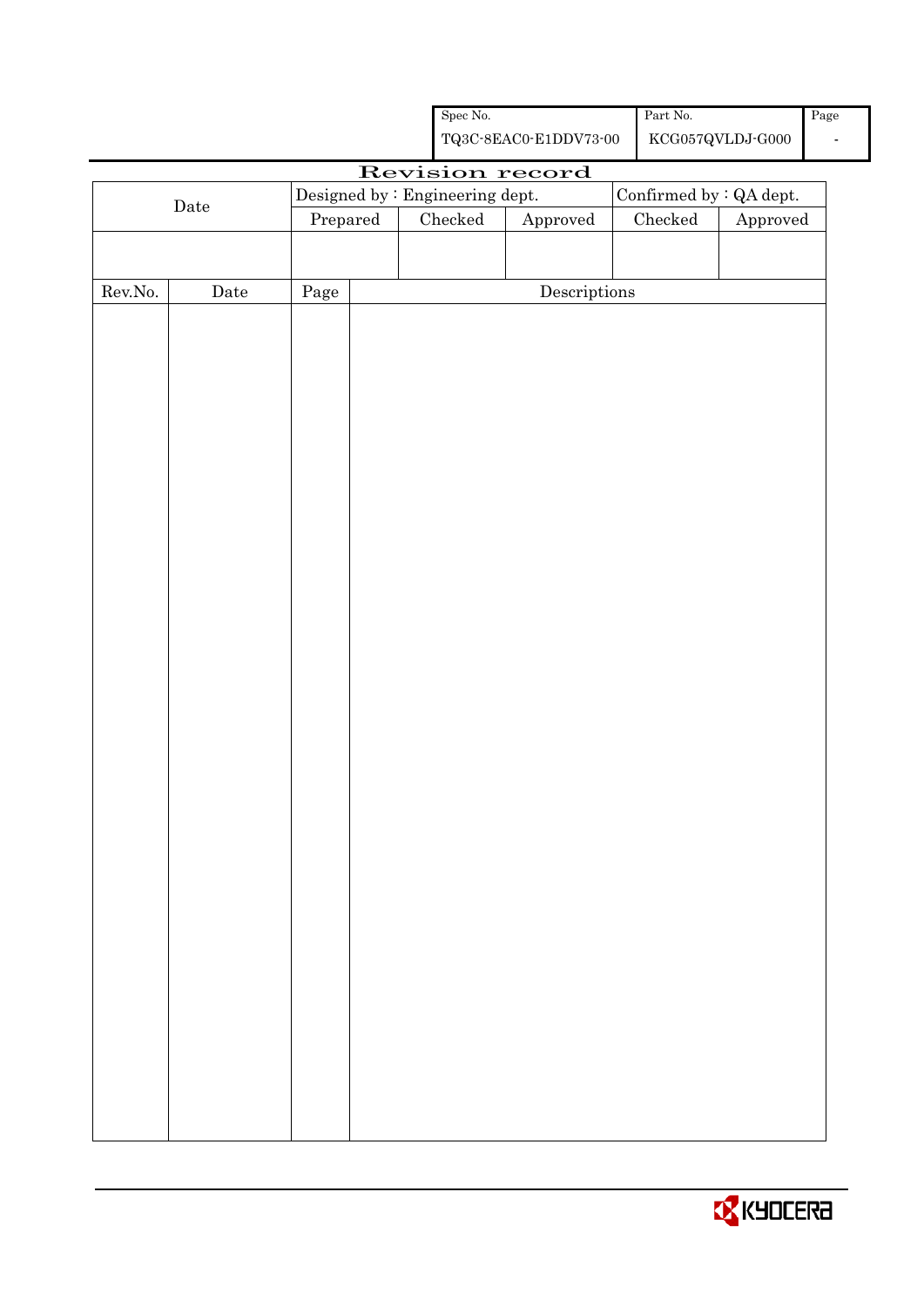## 1. Application

This document defines the specification of KCG057QVLDJ-G000. (RoHS Compliant)

## 2. Construction and outline

| LCD.               | : Transmissive color dot matrix type STN                                                                  |
|--------------------|-----------------------------------------------------------------------------------------------------------|
| Duty ratio         | $\div 1/240$ duty                                                                                         |
| Backlight system   | : LED                                                                                                     |
| Polarizer          | $:$ Glare treatment                                                                                       |
| Additional circuit | : Bias voltage circuit, Randomizing circuit,<br>DC/DC converter circuit, Temperature compensation circuit |
| Touch panel        | : Analog type, Non-Glare treatment                                                                        |

## 3. Mechanical specifications

| <b>Item</b>            | Specification                                                     | Unit |
|------------------------|-------------------------------------------------------------------|------|
| Outline dimensions     | 144 (W) $\times$ (104.8) (H) $\times$ 14.5 (D)                    | mm   |
| Active area            | $115.18$ (W) $\times$ 86.38 (H)<br>(14.4cm / 5.7 inch (Diagonal)) | mm   |
| Effective viewing area | $117.2$ (W) $\times$ 88.4 (H)                                     | mm   |
| Dot format             | $320 \times (R,G,B)$ (W) $\times$ 240 (H)                         | dot  |
| Dot size               | $0.10 \text{ (W)} \times 0.34 \text{ (H)}$                        | mm   |
| Dot pitch              | $0.12 \text{ (W)} \times 0.36 \text{ (H)}$                        | mm   |
| Base color<br>*1       | Normally Black                                                    |      |
| Mass                   | 220                                                               | g    |

#### 3-1. Mechanical specifications of LCD

\*1 Due to the characteristics of the LCD material, the color varies with environmental temperature.

#### 3-2. Mechanical specifications of touch panel

| Item             | Specification                        | Unit |
|------------------|--------------------------------------|------|
| Input            | Radius-0.8 stylus or Finger          |      |
| Actuation force  | $0.5 \pm 0.3$                        | N    |
| Transmittance    | Typ. 80                              | $\%$ |
| Surface hardness | Pencil hardness 2H or more according |      |

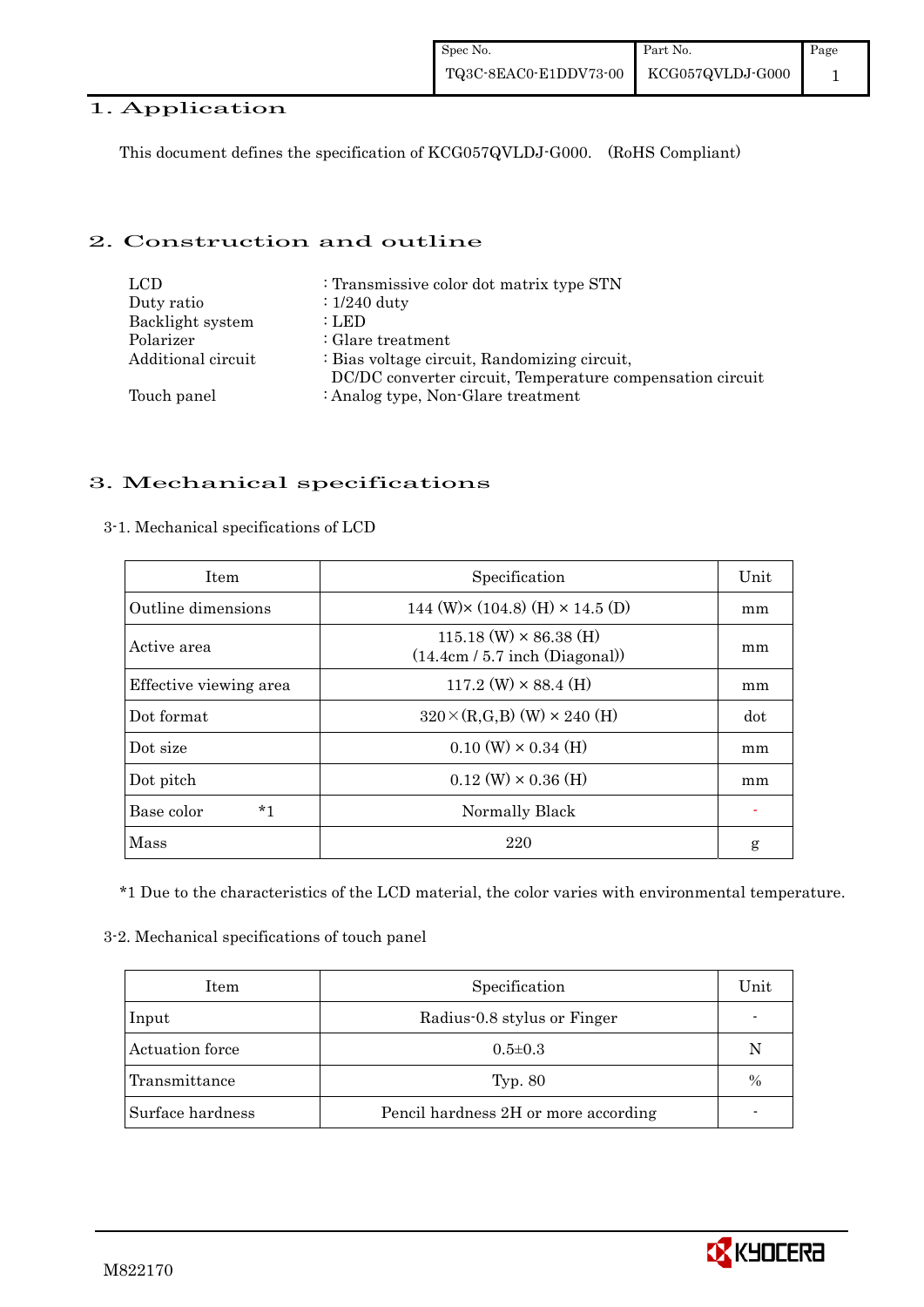## 4. Absolute maximum ratings

4-1. Electrical absolute maximum ratings

| Item                           | Symbol            | Min. | Max.         | Unit |
|--------------------------------|-------------------|------|--------------|------|
| Supply voltage for logic       | $V_{DD}$          |      | 6.0          |      |
| Supply voltage for LCD driving | $V_{\text{CONT}}$ |      | $\rm V_{DD}$ |      |
| $*1$<br>Input signal voltage   | $\rm V_{\rm IN}$  |      | $\rm V_{DD}$ |      |
| FRM frequency                  | <b>fFRM</b>       |      | 150          | Hz   |
| $*_{2}$<br>LED forward current | ΙF                |      | 27           | mA   |
| $*_{2}$<br>Reversed voltage    | VR                |      | 5            |      |
| Supply voltage for touch panel | $\rm V_{TP}$      |      | 6.0          |      |
| Input current of touch panel   | $I_{TP}$          |      | 0.5          | mA   |

\*1 Input signal : FRM, LOAD, CP, DISP, D0~D7

\*2 For each "AN1-CA1", "AN2-CA2" and "AN3-CA3"

## 4-2. Environmental absolute maximum ratings

| Item                  |         | Symbol           | Min.  | Max.    | Unit        |
|-----------------------|---------|------------------|-------|---------|-------------|
| Operating temperature | $*1$    | Top              |       | 60      | $^{\circ}C$ |
| Storage temperature   | $*_{2}$ | T <sub>STO</sub> | $-20$ | 60      | $^{\circ}C$ |
| Operating humidity    | $*_{3}$ | Hop              | 10    | $*_{4}$ | %RH         |
| Storage humidity      | $*3$    | H <sub>STO</sub> |       | $*_{4}$ | %RH         |
| Vibration             |         | $\blacksquare$   | *5    | *5      |             |
| Shock                 |         |                  | $*6$  | *6      |             |

\*1 Operating temperature means a temperature which operation shall be guaranteed. Since display performance is evaluated at 25°C, another temperature range should be confirmed.

\*2 Temp. = -20°C<48h, Temp. = 60°C<168h

 Store LCD panels at normal temperature/humidity. Keep them free from vibration and shock. An LCD panel that is kept at a low or a high temperature for a long time can be defective due to other conditions, even if the low or high temperature satisfies the standard.

(Please refer to "Precautions for use" for details.)

```
 *3 Non-condensing
```
\*4 Temp. $\leq$ 40°C, 85%RH Max.

Temp. >40°C, Absolute humidity shall be less than 85%RH at 40°C.

\*5

| Frequency       | $10\sim$ 55 Hz | Acceleration value           |
|-----------------|----------------|------------------------------|
| Vibration width | $0.15$ mm      | $(0.3 \sim 9 \text{ m/s}^2)$ |
| Interval        | $10-55-10$ Hz  | 1 minutes                    |

 2 hours in each direction X, Y, Z (6 hours total) EIAJ ED-2531

```
3 times in each direction: \pm X, \pm Y, \pm Z
```
EIAJ ED-2531



<sup>\*6</sup> Acceleration: 490 m/s2, Pulse width: 11 ms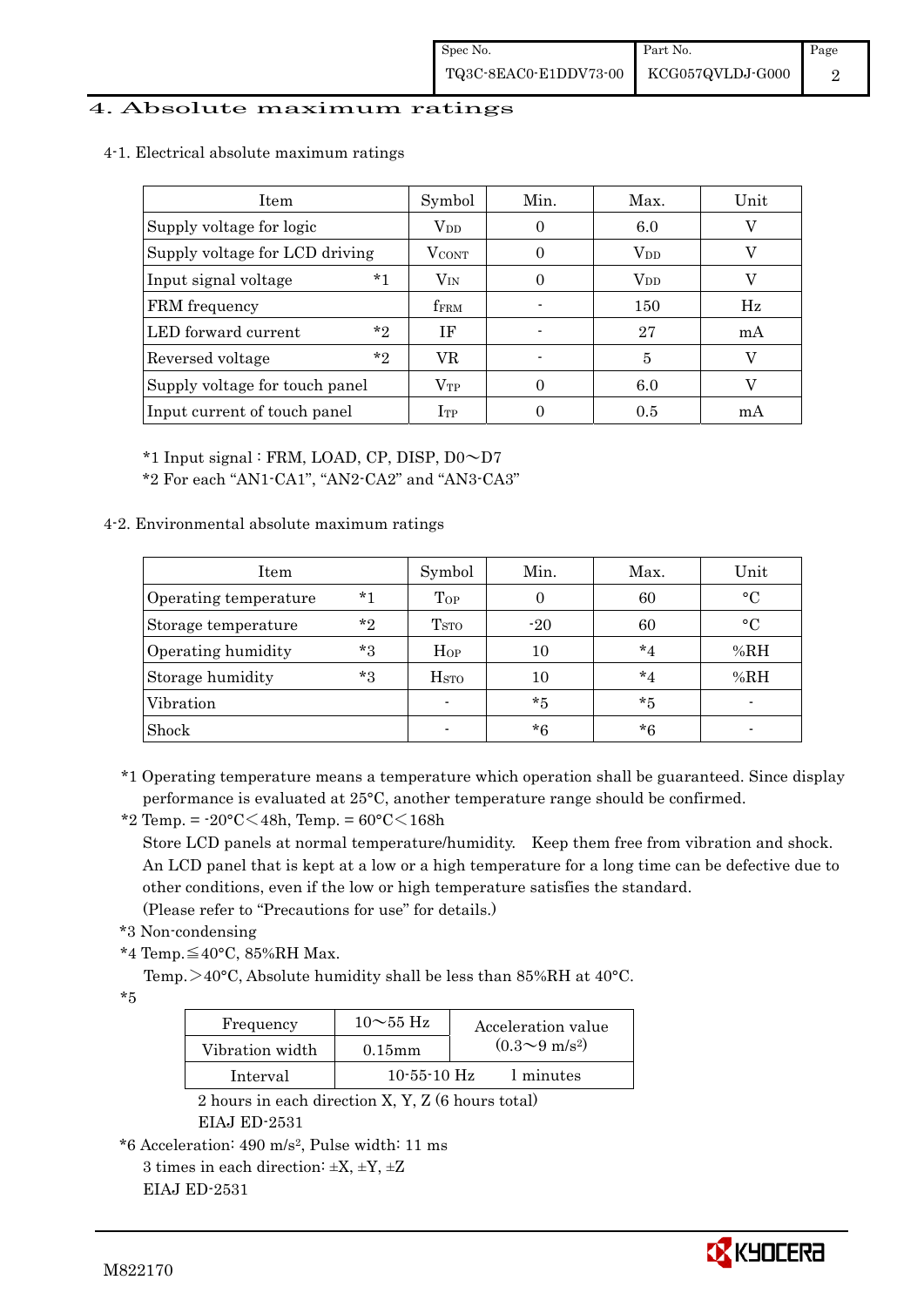## 5. Electrical characteristics

 $5-1.$  V<sub>DD</sub> =  $5.0V$ 

|                                            | $V_{DD}$ = +5.0V±5%, Temp. = 0 $\sim$ 60°C |                          |                    |                            |             |                         |  |
|--------------------------------------------|--------------------------------------------|--------------------------|--------------------|----------------------------|-------------|-------------------------|--|
| Item                                       | Symbol                                     | Condition                | Min.               | Typ.                       | Max.        | Unit                    |  |
| Supply voltage for logic                   | $\rm V_{DD}$                               |                          | 4.75               | 5.00                       | 5.25        | V                       |  |
| Supply voltage for LCD driving<br>$*1, *2$ | $V_{\text{CONT}} = V_{\text{OP}}$          | $0 \sim 50^{\circ}$ C *3 | 1.30               | 1.80                       | 2.30        | $\mathbf{V}$            |  |
|                                            |                                            | $\sim$ 60°C              |                    |                            | 2.40        | V                       |  |
| Input signal voltage                       |                                            | "High" level             | 0.8V <sub>DD</sub> |                            | $V_{DD}$    | $\mathbf{V}$            |  |
| (FRM,LOAD,CP,DISP,D0~D7)                   | $V_{IN}$                                   | "Low" level              | $\theta$           |                            | $0.2V_{DD}$ | $\overline{\mathrm{V}}$ |  |
| Input current                              | $I_{IN}$                                   | Input signal             | $-100$             |                            | 100         | $\mu A$                 |  |
|                                            |                                            | When LCD                 |                    | $3.0A$ (Peak) $\times$ 1ms |             |                         |  |
| Rush current for logic                     | <b>IRUSH</b>                               | turn on.                 |                    |                            |             |                         |  |
| Clock frequency                            | $f_{\rm CP}$                               | $\blacksquare$           | $\blacksquare$     |                            | 10.00       | MHz                     |  |
| $*_{4}$<br>Frame frequency                 | $f_{\rm FRM}$                              |                          | 70                 | 75                         | 80          | $_{\rm Hz}$             |  |
| Current consumption for logic              | I <sub>DD</sub>                            | $*5$                     | ۰                  | 27                         | 41          | mA                      |  |
| Power consumption                          | P <sub>DISP</sub>                          |                          |                    | 135                        | 203         | mW                      |  |

\*1 Maximum contrast ratio is obtained by adjusting the LCD supply voltage ( $V_{\text{CONT}} = V_{\text{OP}}$ ) for driving the LCD.

\*2 Frame frequency :  $f_{\text{FRM}} = 75 \text{Hz}$ 

\*3 The LCD module has a temperature compensation circuit.

\*4 In consideration of display quality, it is recommended that frame frequency be set in the range of 70-80Hz. When you have to use higher frame and clock frequencies, confirm the LCD's performance and quality prior to finalizing the frequency value. Generally, as frame and clock frequencies become higher current consumption increases and display quality will degrade.





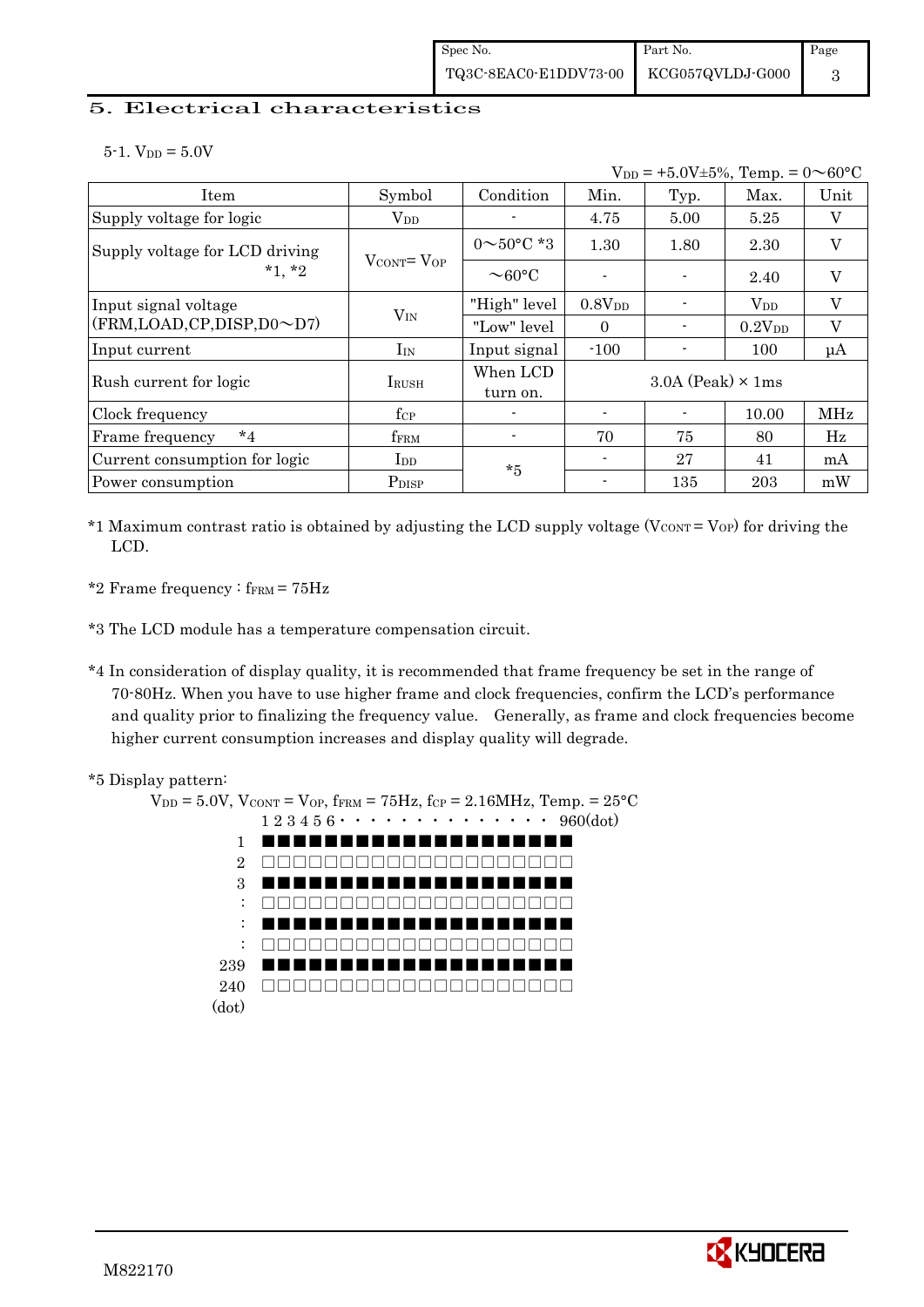Spec No. TQ3C-8EAC0-E1DDV73-00 Part No. KCG057QVLDJ-G000 Page 4

 $5 - 2.$  V<sub>DD</sub> =  $3.3V$ 

 $V_{DD} = +3.3V \pm 0.3V$ , Temp. =  $0 \sim 60^{\circ}$ C

| Item                           | Symbol                            | Condition                | Min.        | Typ.                       | Max.               | Unit    |
|--------------------------------|-----------------------------------|--------------------------|-------------|----------------------------|--------------------|---------|
| Supply voltage for logic       | $\rm V_{DD}$                      |                          | 3.0         | 3.3                        | 3.6                | V       |
| Supply voltage for LCD driving |                                   | $0 \sim 50^{\circ}$ C *3 | 1.30        | 1.80                       | 2.30               | $\rm V$ |
| $*1, *2$                       | $V_{\text{CONT}} = V_{\text{OP}}$ | $\sim$ 60°C              |             |                            | 2.40               | V       |
| Input signal voltage           |                                   | "High" level             | $0.8V_{DD}$ |                            | $\rm V_{DD}$       | $\rm V$ |
| (FRM,LOAD,CP,DISP,D0-D7)       | $V_{IN}$                          | "Low" level              | $\Omega$    |                            | 0.2V <sub>DD</sub> | V       |
| Input current                  | $I_{IN}$                          | Input signal             | $-100$      |                            | 100                | $\mu A$ |
| Rush current for logic         | <b>I</b> RUSH                     | When LCD<br>turn on.     |             | $3.0A$ (Peak) $\times$ 1ms |                    |         |
| Clock frequency                | $f_{\rm CP}$                      |                          |             |                            | 10.00              | MHz     |
| $*_{4}$<br>Frame frequency     | fFRM                              |                          | 70          | 75                         | 80                 | Hz      |
| Current consumption for logic  | $_{\rm{LDD}}$                     | $*5$                     |             | 41                         | 61                 | mA      |
| Power consumption              | P <sub>DISP</sub>                 |                          |             | 134                        | 201                | mW      |

 $*1$  Maximum contrast ratio is obtained by adjusting the LCD supply voltage (V $_{\text{CONT}}$ =V<sub>OP</sub>) for driving the LCD.

\*2 Frame frequency :  $f_{\text{FRM}} = 75 \text{Hz}$ 

\*3 The LCD module has a temperature compensation circuit.

- \*4 In consideration of display quality, it is recommended that frame frequency be set in the range of 70-80Hz. When you have to use higher frame and clock frequencies, confirm the LCD's performance and quality prior to finalizing the frequency value. Generally, as frame and clock frequencies become higher current consumption increases and display quality will degrade.
- \*5 Display pattern:



5-3. Touch panel

| <b>Item</b>                    | Specification                             |  |  |
|--------------------------------|-------------------------------------------|--|--|
| Supply voltage for touch panel | 5.0V                                      |  |  |
|                                | $xL \sim xR : 200\Omega \sim 1,000\Omega$ |  |  |
| Terminal resistance            | $yU \sim yL : 200\Omega \sim 1,000\Omega$ |  |  |
| Linearity                      | less than $\pm 1.5\%$                     |  |  |
| Insulation resistance          | $100\text{M}\Omega$ or more at DC25V      |  |  |

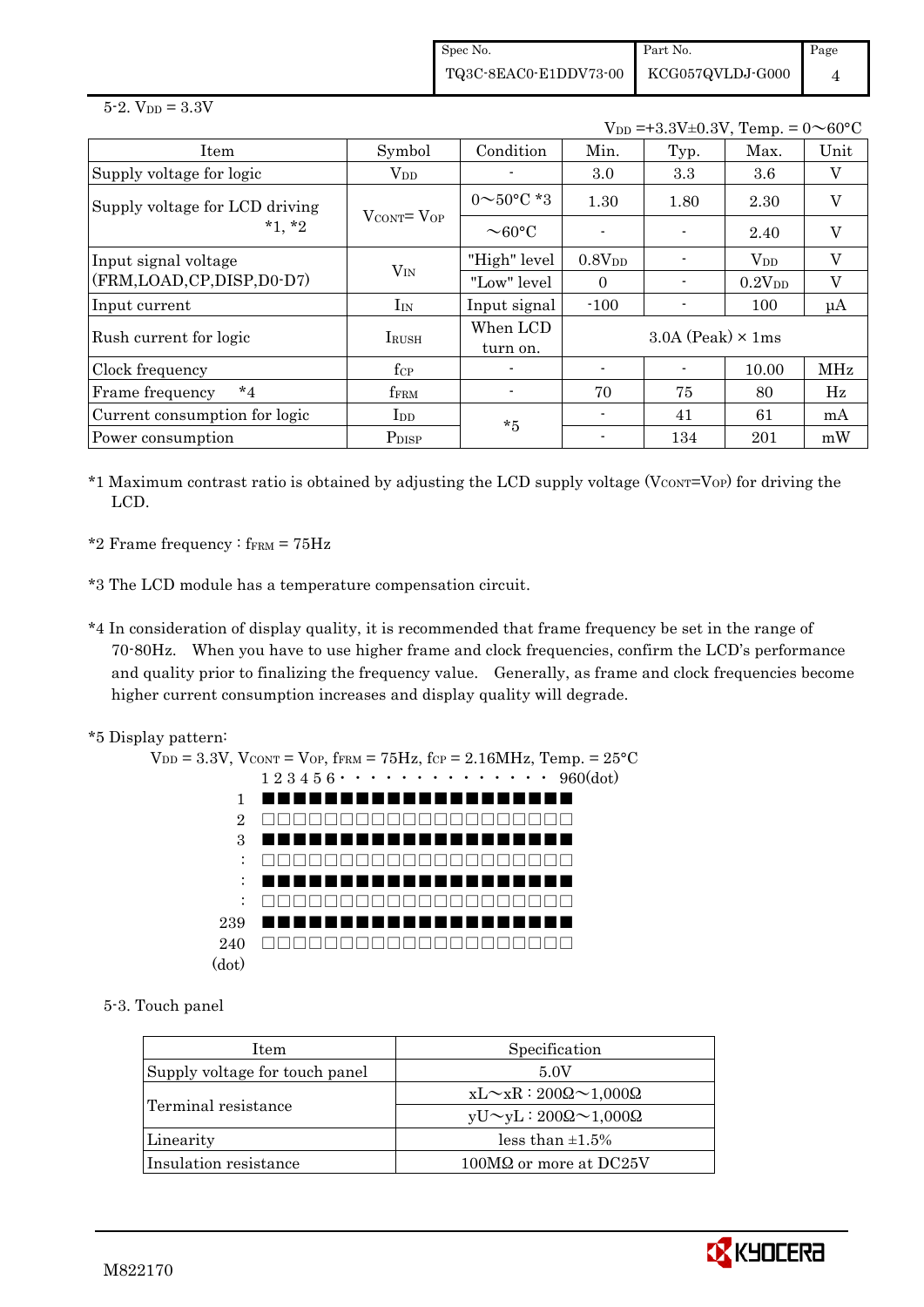Spec No. TQ3C-8EAC0-E1DDV73-00 Part No. KCG057QVLDJ-G000 Page 5

| $m$ easuring spot $-\varphi$ o.omin, Temp. $-\angle 5$ |       |                |                             |                          |            |                          |                          |  |
|--------------------------------------------------------|-------|----------------|-----------------------------|--------------------------|------------|--------------------------|--------------------------|--|
| Item                                                   |       | Symbol         | Condition                   | Min.                     | Typ.       | Max.                     | Unit                     |  |
|                                                        | Rise  | $\tau_r$       | $\theta = \phi = 0^{\circ}$ |                          | 180        | 280                      | ms                       |  |
| Response time                                          | Down  | $\tau$ d       | $\theta = \phi = 0^{\circ}$ |                          | 170        | 270                      | ms                       |  |
|                                                        |       | $\theta$ upper |                             |                          | 20         |                          |                          |  |
|                                                        |       | $\theta$ lower |                             | $\overline{\phantom{a}}$ | 35         | $\overline{\phantom{a}}$ | deg.                     |  |
| Viewing angle range                                    |       | $\phi$ left    | $CR \geq 2$                 |                          | 50         |                          |                          |  |
|                                                        |       | $\phi$ RIGHT   |                             | $\overline{\phantom{a}}$ | 50         |                          | deg.                     |  |
| Contrast ratio                                         |       | CR             | $\theta = \phi = 0^{\circ}$ | 30                       | 55         | -                        | $\overline{\phantom{a}}$ |  |
| <b>Brightness</b>                                      |       | $\mathbf{L}$   | IF=25mA/Line                | 195                      | 280        |                          | cd/m <sup>2</sup>        |  |
|                                                        | Red   | $\mathbf X$    | $\theta = \phi = 0^{\circ}$ | 0.47                     | 0.52       | 0.57                     |                          |  |
|                                                        |       | $\mathbf{y}$   |                             | 0.32                     | 0.37       | 0.42                     |                          |  |
|                                                        |       | $\mathbf X$    |                             | 0.27                     | 0.32       | 0.37                     |                          |  |
| Chromaticity                                           | Green | $\mathbf y$    | $\theta = \phi = 0^{\circ}$ | 0.51                     | 0.56       | 0.61                     |                          |  |
| coordinates                                            |       | $\mathbf X$    | $\theta = \phi = 0^{\circ}$ | $0.10\,$                 | 0.15       | 0.20                     |                          |  |
|                                                        | Blue  | $\mathbf y$    |                             | 0.11                     | 0.16       | 0.21                     |                          |  |
|                                                        |       | $\mathbf X$    | $\theta = \phi = 0^{\circ}$ | $0.26\,$                 | $\rm 0.31$ | $0.36\,$                 |                          |  |
|                                                        | White | $\mathbf y$    |                             | 0.31                     | 0.36       | 0.41                     |                          |  |

## 6. Optical characteristics

Measuring spot  $= \phi_6 0$ mm, Temp. = 25°C.

Optimum contrast is obtained by adjusting the LCD driving voltage  $(V<sub>OP</sub>)$  while at the viewing angle of  $\theta = \phi = 0^{\circ}$ .

6-1. Definition of contrast ratio

 $CR(Contrast ratio) =$  Brightness with all pixels "White" Brightness with all pixels "Black"

6-2. Definition of VOP



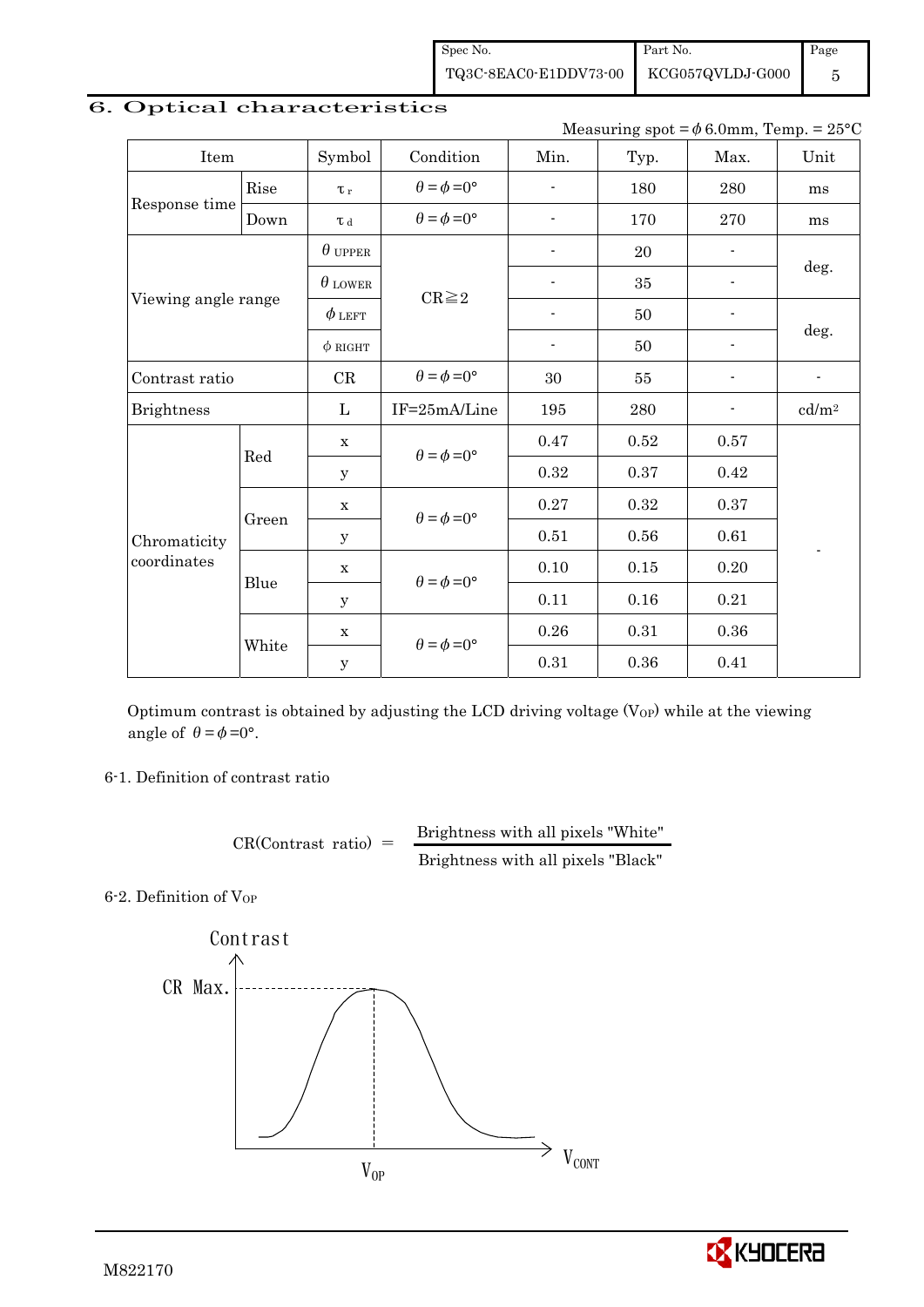# 6-3. Definition of response time Black | White | Black 90% 10%  $\overline{\mathbf{K}}$ ₹  $\frac{1}{\tau}$ <sub>r</sub>  $\tau$ <sub>d</sub>

## 6-4. Definition of viewing angle





 $\theta=0^\circ$ 

6-5. Brightness measuring points



1) Rating is defined on the average in the viewing area.

2) Measured 30 minutes after the LED is powered on. (Ambient temp. = 25°C)

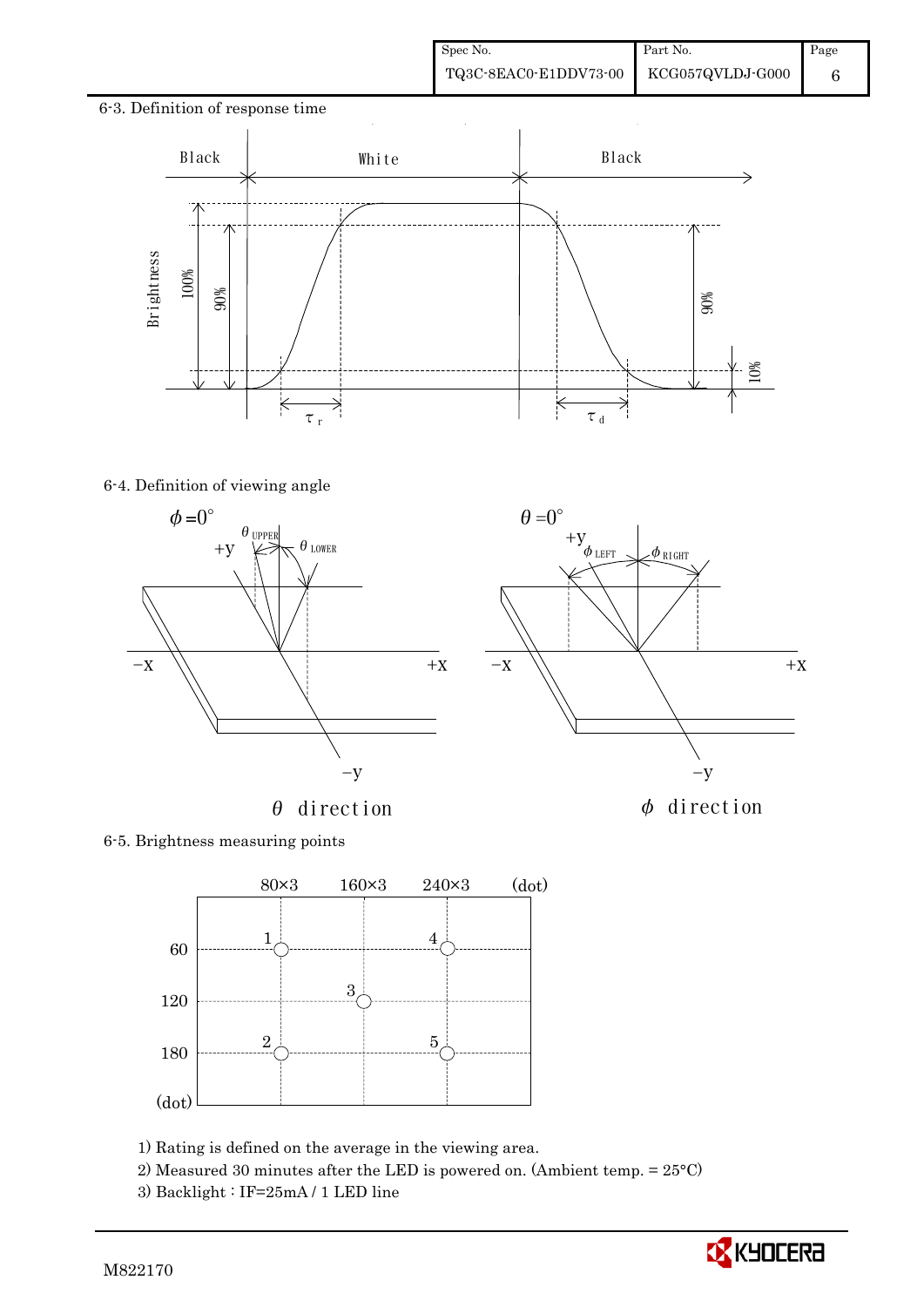## 7. Circuit block diagram



7-1. Power supply



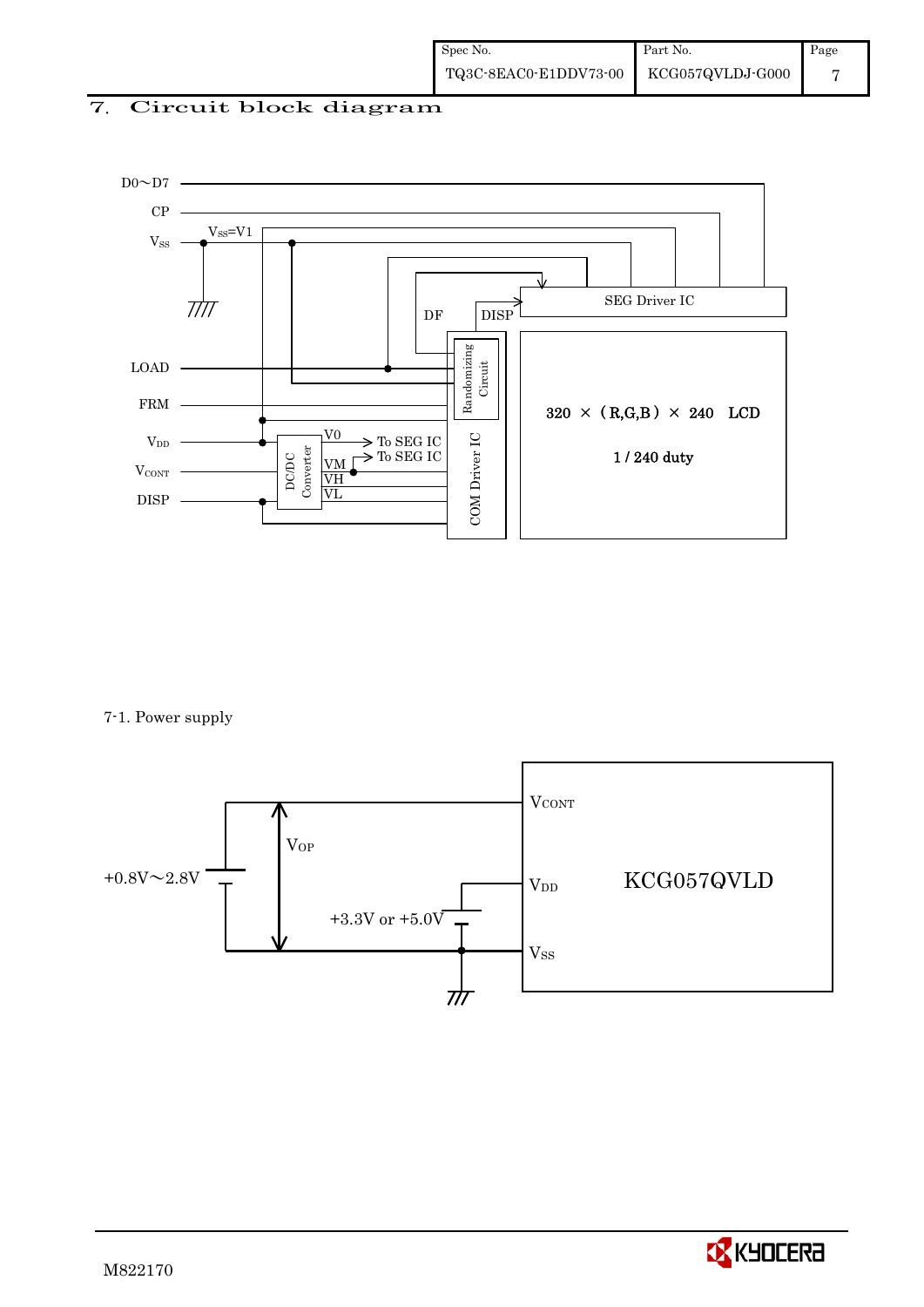## 8. Interface signals

| No.              | Symbol                 | Description                                  | Level                             |
|------------------|------------------------|----------------------------------------------|-----------------------------------|
| $\mathbf{1}$     | <b>FRM</b>             | Synchronous signal for driving scanning line | H                                 |
| $\overline{2}$   | <b>LOAD</b>            | Data signal latch clock                      | $\mathrm{H}\rightarrow\mathrm{L}$ |
| 3                | CP                     | Data signal shift clock                      | $H\to L$                          |
| $\overline{4}$   | <b>DISP</b>            | Display control signal                       | H(ON), L(OFF)                     |
| 5                | <b>V</b> <sub>DD</sub> | Power supply for logic                       |                                   |
| 6                | $V_{SS}$               | <b>GND</b>                                   |                                   |
| $\overline{7}$   | <b>VCONT</b>           | LCD adjust voltage                           |                                   |
| $8\,$            | D7                     |                                              |                                   |
| $\boldsymbol{9}$ | D <sub>6</sub>         |                                              |                                   |
| 10               | D <sub>5</sub>         |                                              |                                   |
| 11               | D <sub>4</sub>         |                                              |                                   |
| 12               | D <sub>3</sub>         | Display data                                 | H(ON), L(OFF)                     |
| 13               | D2                     |                                              |                                   |
| 14               | D1                     |                                              |                                   |
| 15               | D <sub>0</sub>         |                                              |                                   |
| 16               | <b>V</b> <sub>DD</sub> |                                              |                                   |
| 17               | $V_{DD}$               | Power supply for logic                       |                                   |
| 18               | $V_{SS}$               |                                              |                                   |
| 19               | $V_{SS}$               | <b>GND</b>                                   |                                   |
| 20               | $V_{SS}$               |                                              |                                   |

8-1. Pin assignment of LCD panel

Recommended matching FFC or FPC : 0.5mm pitch

 ${\rm LCD~connector} ~~:~ 08\text{-}6210\text{-}020\text{-}340\text{-}800 + ~~({\rm ELCO})$ 

8-2. Pin assignment of LED

| No.            | Symbol          | Description |  |  |  |
|----------------|-----------------|-------------|--|--|--|
| 1              | AN1             | Anode 1     |  |  |  |
| $\overline{2}$ | AN2             | Anode 2     |  |  |  |
| 3              | AN <sub>3</sub> | Anode 3     |  |  |  |
| $\overline{4}$ | CA <sub>1</sub> | Cathode 1   |  |  |  |
| 5              | CA <sub>2</sub> | Cathode 2   |  |  |  |
| 6              | CA <sub>3</sub> | Cathode 3   |  |  |  |

| LCD side connector             | $\therefore$ SHLP-06V-S-B  | (JST)                          |
|--------------------------------|----------------------------|--------------------------------|
| Recommended matching connector |                            |                                |
|                                | $:$ SM06B-SHLS-TF          | (JST)                          |
|                                | : SM06B-SHLS-TF $(LF)(SN)$ | $(JST)\cdots (RoHS Compliant)$ |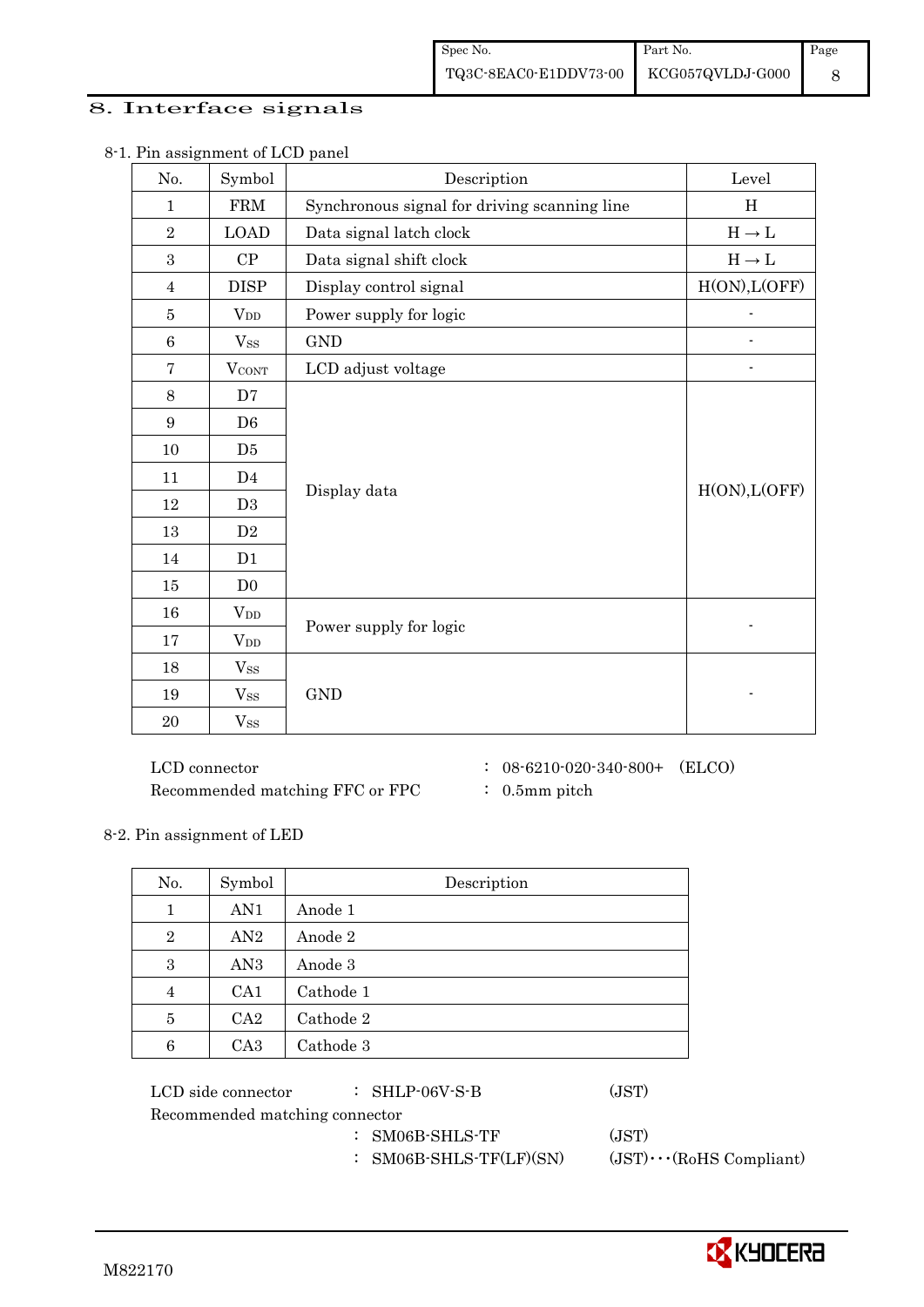8-3. Pin assignment of touch panel

| No. | Symbol      | Description      |
|-----|-------------|------------------|
|     | vt          | y-Upper terminal |
|     | XL.         | x-Left terminal  |
|     | $V_{\perp}$ | y-Lower terminal |
|     | хK          | x-Right terminal |

| Touch panel side connector |  |  |
|----------------------------|--|--|
|----------------------------|--|--|

Recommended matching connector : Series FE, FFS (JST)

 $: 1.25$ mm pitch : KCA-K4R (DMC)

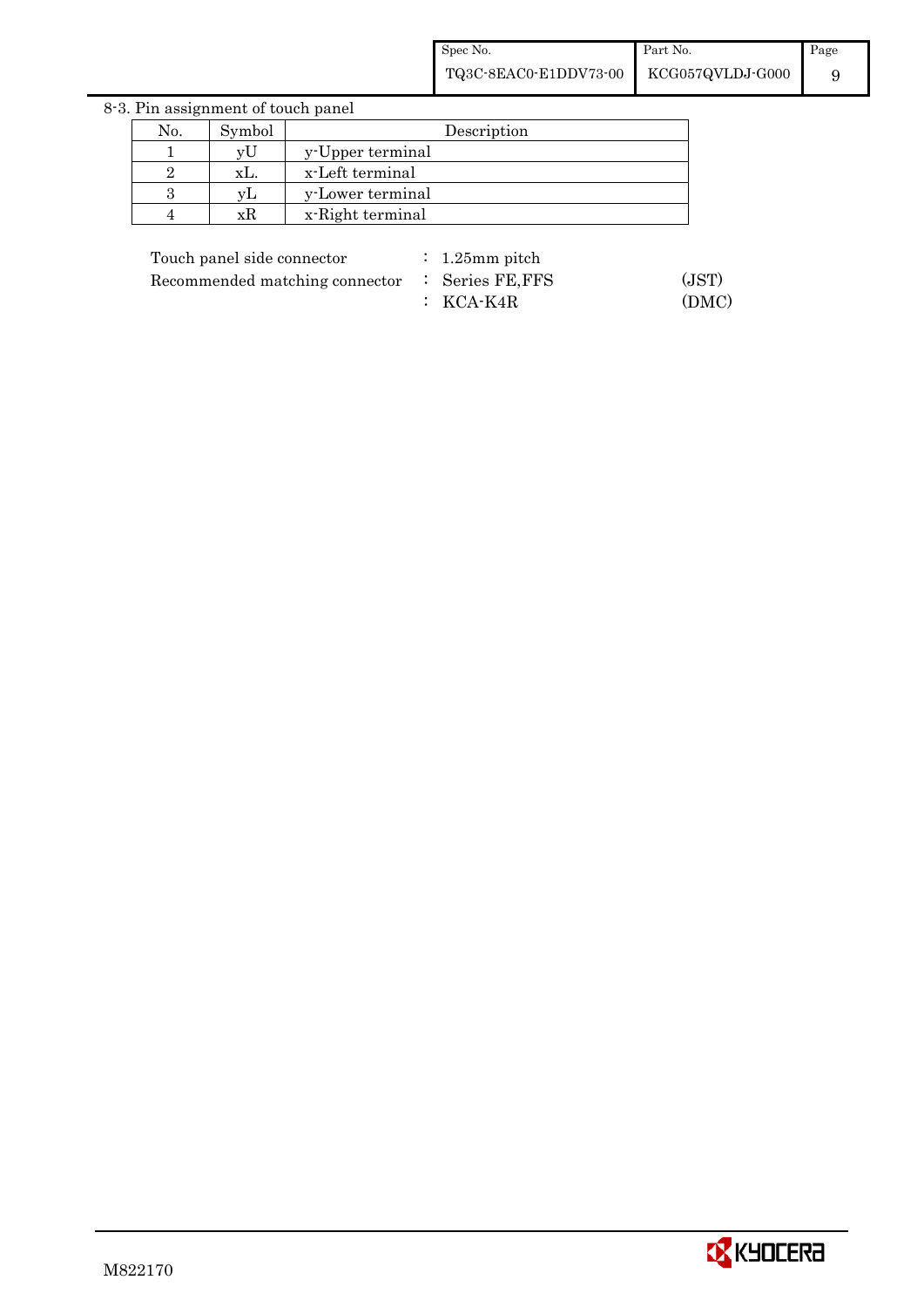9. Interface timing chart



\* The cycle of the LOAD signal should be stable and continuously applied without interruption.

\* The above-mentioned timing chart is a reference to set up a LCD module, not an electrical rating.

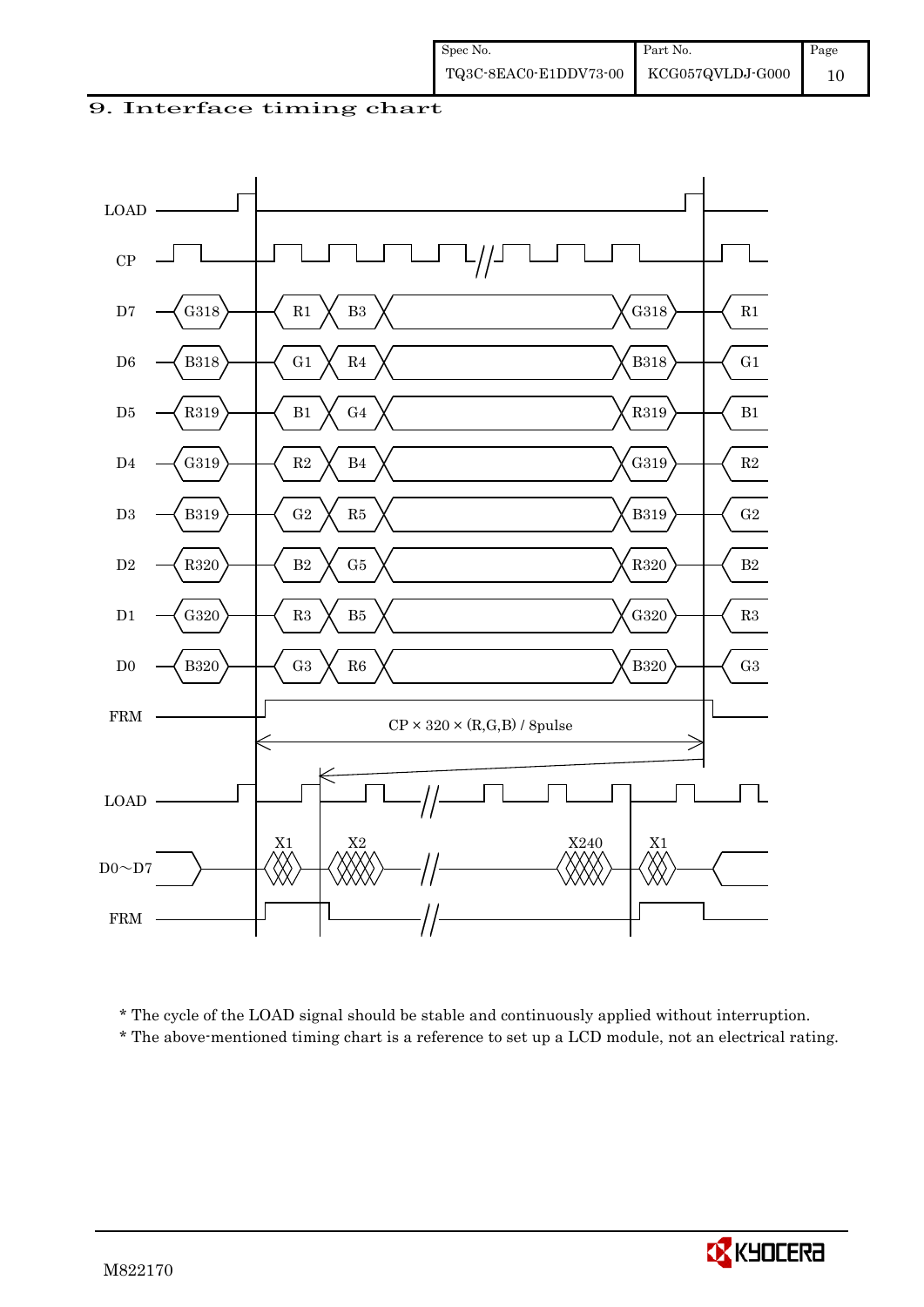## 10. Data and screen



## 11. Input timing characteristics





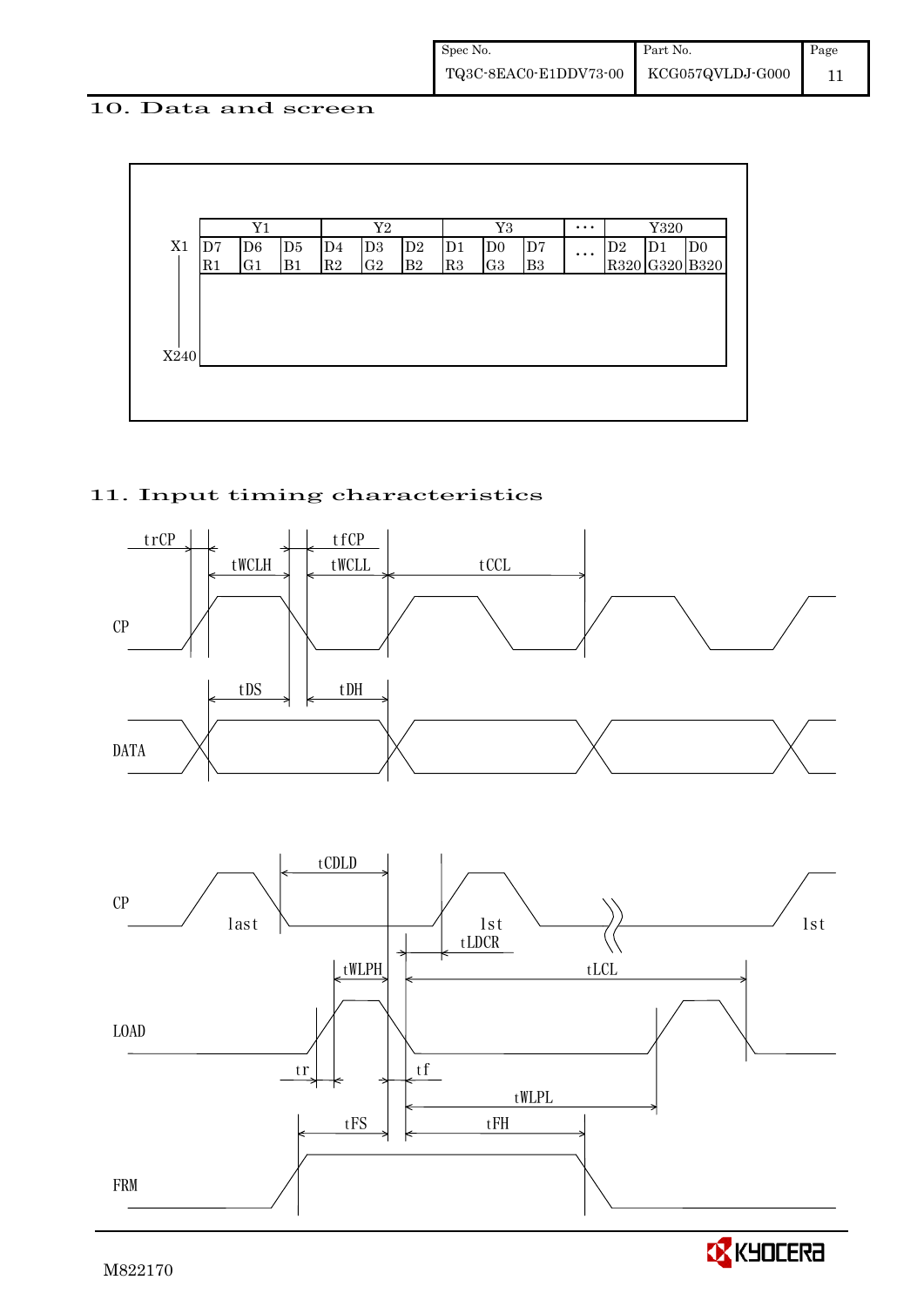| Spec No.                                                                                                       | Part No. | Page |
|----------------------------------------------------------------------------------------------------------------|----------|------|
| $\left. {\rm TQ3C\text{-}SEAC0\text{-}E1DDV73\text{-}00} \right  \left. {\rm KCG057QVLDJ\text{-}G000} \right.$ |          | 12   |

## 11-1. Switching characteristics  $(V_{DD} = 5.0V)$

|                                  |         | Input characteristics : $V_{DD} = +5.0V \pm 5\%$ , Temp. = $0 \sim 60^{\circ}C$ |                          |                          |      |
|----------------------------------|---------|---------------------------------------------------------------------------------|--------------------------|--------------------------|------|
| Item                             |         | Symbol                                                                          | Min.                     | Max.                     | Unit |
| CP cycle                         | $*_{1}$ | tCCL                                                                            | 100                      |                          | Ns   |
| CP"H" pulse width                |         | tWCLH                                                                           | 30                       | $\blacksquare$           | Ns   |
| CP"L" pulse width                |         | tWCLL                                                                           | 30                       | $\blacksquare$           | Ns   |
| CP rise up time                  |         | trCP                                                                            | $\blacksquare$           | 15                       | Ns   |
| CP fall down time                |         | tfCP                                                                            | $\blacksquare$           | 15                       | Ns   |
| Data set up time                 |         | tDS                                                                             | 25                       | $\overline{\phantom{a}}$ | Ns   |
| Data hold time                   |         | $t$ DH                                                                          | 25                       | $\blacksquare$           | Ns   |
| LOAD "H" pulse width             |         | tWLPH                                                                           | 40                       | $\overline{\phantom{a}}$ | Ns   |
| LOAD "L" pulse width             |         | tWLPL                                                                           | 400                      | $\overline{\phantom{a}}$ | Ns   |
| LOAD cycle                       | $*$ ?   | tLCL                                                                            | 500                      | $\blacksquare$           | ns   |
| $CP \rightarrow$ LOAD delay time |         | tCDLD                                                                           | 60                       | $\overline{\phantom{a}}$ | ns   |
| $LOAD \rightarrow CP$ delay time |         | $t\text{LDCR}$                                                                  | 60                       | $\overline{\phantom{a}}$ | ns   |
| Input signal rise up time        |         | tr                                                                              | $\blacksquare$           | 20                       | ns   |
| Input signal fall down time      |         | tf                                                                              | $\overline{\phantom{0}}$ | 20                       | ns   |
| FRM data set up time             |         | tFS                                                                             | 120                      | $\overline{\phantom{a}}$ | ns   |
| FRM data hold time               |         | tFH                                                                             | 30                       |                          | ns   |

\*1 CP cycle is adjusted so that FRM signal is 75Hz.

\*2 LOAD cycle is constant.

## 11-2. Switching characteristics  $(V_{DD} = 3.3V)$

|                                  | Input characteristics : $V_{DD} = +3.3V \pm 0.3V$ , Temp. = $0 \sim 60^{\circ}C$ |        |                |                          |      |
|----------------------------------|----------------------------------------------------------------------------------|--------|----------------|--------------------------|------|
| Item                             |                                                                                  | Symbol | Min.           | Max.                     | Unit |
| CP cycle                         | $*1$                                                                             | tCCL   | 100            |                          | ns   |
| CP"H" pulse width                |                                                                                  | tWCLH  | 40             | $\blacksquare$           | ns   |
| CP"L" pulse width                |                                                                                  | tWCLL  | 40             | $\overline{\phantom{a}}$ | ns   |
| CP rise up time                  |                                                                                  | trCP   | $\blacksquare$ | 20                       | ns   |
| CP fall down time                |                                                                                  | tfCP   | $\blacksquare$ | 20                       | ns   |
| Data set up time                 |                                                                                  | tDS    | 35             | $\blacksquare$           | ns   |
| Data hold time                   |                                                                                  | $t$ DH | 35             | $\blacksquare$           | ns   |
| LOAD "H" pulse width             |                                                                                  | tWLPH  | 50             | $\overline{\phantom{a}}$ | ns   |
| LOAD "L" pulse width             |                                                                                  | tWLPL  | 400            | $\blacksquare$           | ns   |
| LOAD cycle                       | $*$ ?                                                                            | tLCL   | 500            | $\blacksquare$           | ns   |
| $CP \rightarrow$ LOAD delay time |                                                                                  | tCDLD  | 60             | $\overline{\phantom{a}}$ | ns   |
| $LOAD \rightarrow CP$ delay time |                                                                                  | tLDCR  | 80             | $\blacksquare$           | ns   |
| Input signal rise up time        |                                                                                  | tr     | $\blacksquare$ | 20                       | ns   |
| Input signal fall down time      |                                                                                  | tf     | $\blacksquare$ | 20                       | ns   |
| FRM data set up time             |                                                                                  | tFS    | 120            | $\blacksquare$           | ns   |
| FRM data hold time               |                                                                                  | tFH    | 30             | $\overline{\phantom{a}}$ | ns   |

\*1 CP cycle is adjusted so that FRM signal is 75Hz.

\*2 LOAD cycle is constant.

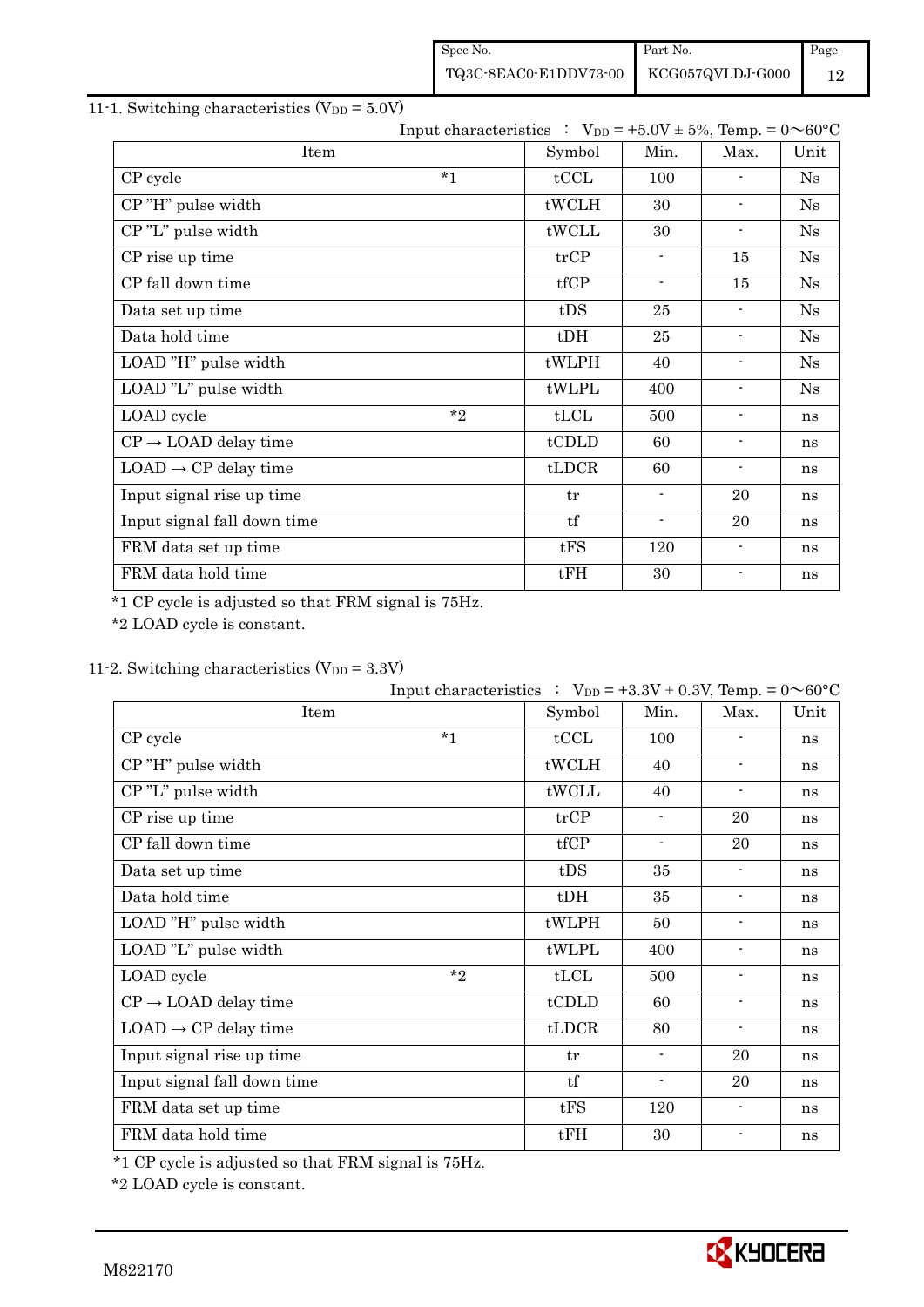| Spec No.              | Part No.         | Page |
|-----------------------|------------------|------|
| TQ3C-8EAC0-E1DDV73-00 | KCG057QVLDJ-G000 |      |

## 12. Supply voltage sequence condition

 In normal operation, logic within the LCD module reverses the polarity of the drive voltage every few lines to prevent DC damage to the liquid crystal material. But when a voltage is present on  $V_{\text{CONT}}$  outside of the time when the  $V_{\text{DD}}$  logic voltage is stable, a drive voltage is applied to the liquid crystal material without the polarity reversals. This sometimes result in a deterioration of display quality and a reduction in life time.



\* Input signal: FRM, LOAD, CP, D0~D7

- \* The above sequence should be designed as to maintain each normal voltage when the liquid crystal module load is applied to your system.
- \* Control the supply voltage sequence to not float any signal line when the LCD panel is being driven.

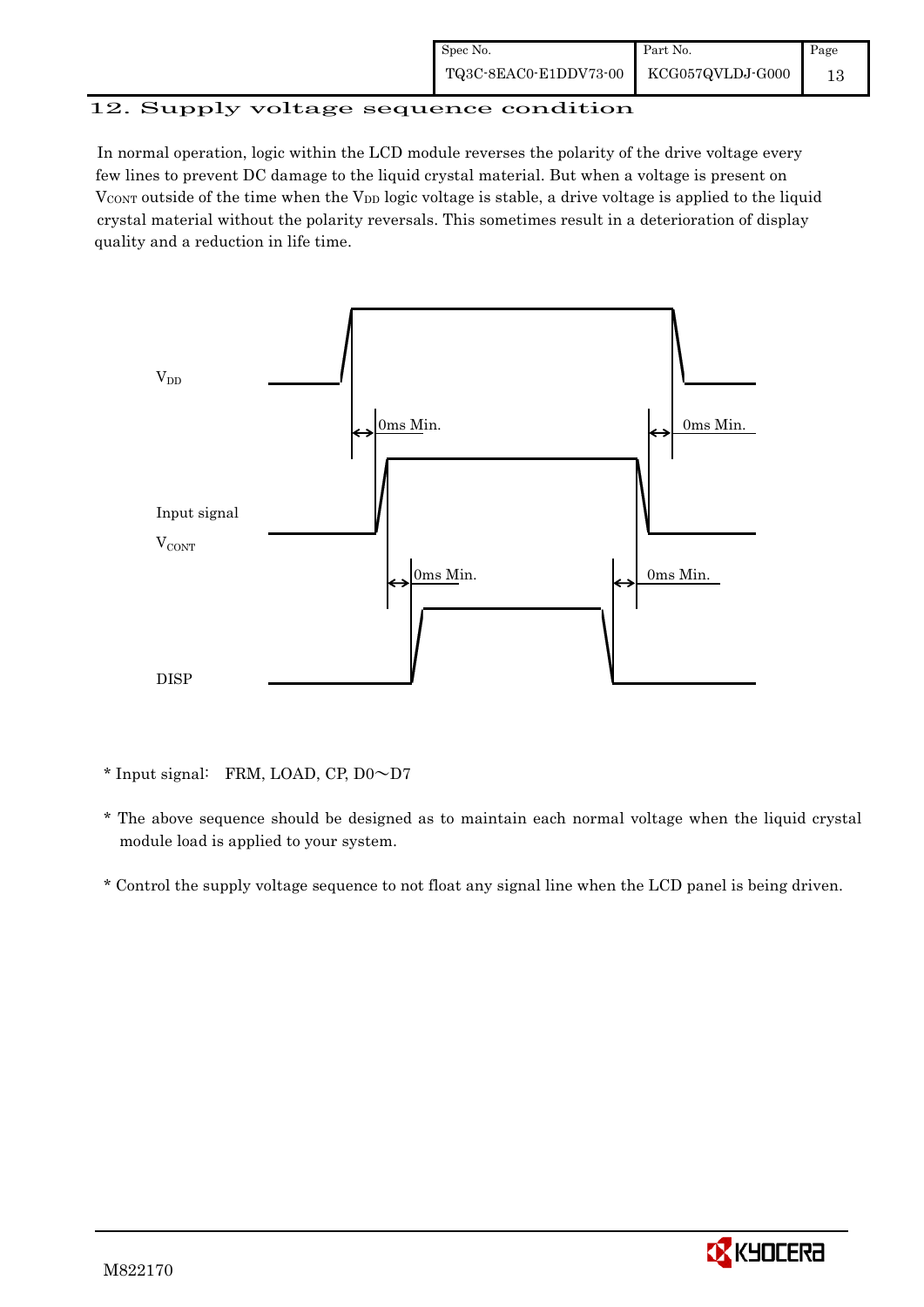## 13. Backlight characteristics

LED ratings

| Item                |          | Symbol | Min.                     | Typ.   | Max. | Unit           | Note                            |      |   |                                 |
|---------------------|----------|--------|--------------------------|--------|------|----------------|---------------------------------|------|---|---------------------------------|
| Forward current     | $*1$     | ΙF     | $\blacksquare$           | 25     |      | mA             | Ta= $0 \sim 60$ °C              |      |   |                                 |
| Forward voltage     | *1       |        | $\blacksquare$           | 23.8   | 26.6 | V              | IF= $25mA$ , Ta= $0^{\circ}$ C  |      |   |                                 |
|                     |          |        |                          |        | VF   | $\blacksquare$ | 23.1                            | 25.9 | V | IF= $25mA$ , Ta= $25^{\circ}$ C |
|                     |          |        | $\overline{\phantom{a}}$ | 22.3   | 25.1 | V              | IF= $25mA$ , Ta= $60^{\circ}$ C |      |   |                                 |
| Operating life time | $*2, *3$ | T      | $\overline{\phantom{a}}$ | 50,000 |      | $\mathbf h$    | IF= $25mA$ , Ta= $25^{\circ}$ C |      |   |                                 |

\*1 For each "AN1-CA1", "AN2-CA2" and "AN3-CA3"

\*2 When brightness decrease 50% of initial brightness.

\*3 Life time is estimated data.

 \* An input current below 8.0mA may reduce the brightness uniformity of the LED backlight. This is because the amount of light from each LED chip is different. Therefore, please evaluate carefully before finalizing the input current.

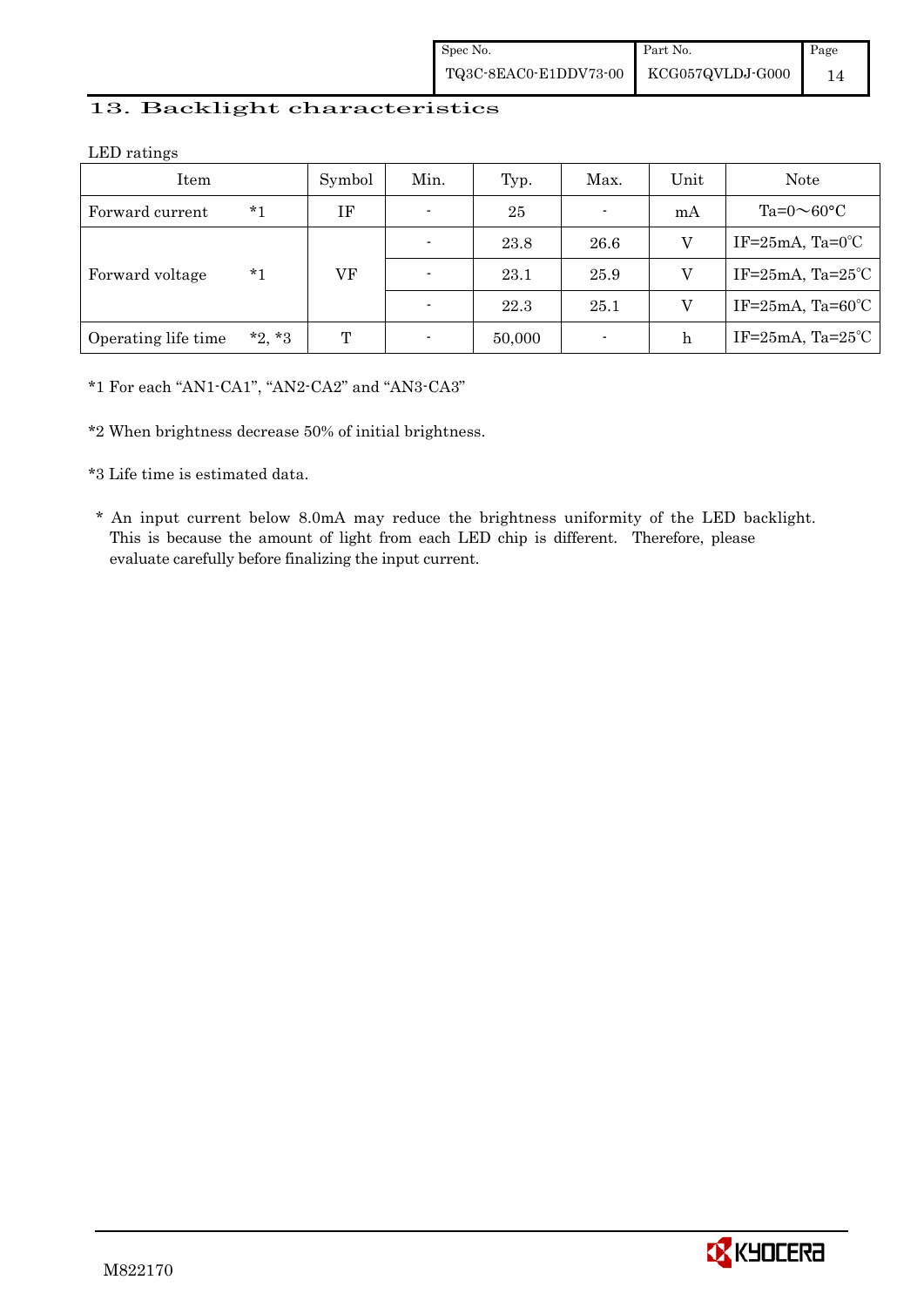## 14. Design guidance for analog touch panel (T/P)

- 14-1 Electrical (In customer's design, please remember the following considerations.)
	- 1 Do not use the current regulated circuit.
	- 2 Keep the current limit with top and bottom layer. (Please refer to "Electrical absolute maxim um ratings" for details.)
	- 3 Analog T/P can not sense two points touching separately.
	- 4 A contact resistance is appeared at the touch point between top and bottom layer. After this resistance has stable read of the T/P position data.
	- 5 Because noise of inverter or peripheral circuits may interfere signal of touch panel itself it is necessary to design carefully in advance to avoid these noise problem.

#### 14-2 Software

- 1 Do the "User Calibration".
- 2 "User Caribration" may be needed with long term using.
- Include "User Caribration" menu in your software.
- 3 When drawing a line with a stylus, there may be a slight discontinuity when the stylus passes over a spacer-dot. If necessary, please provide a compensation feature within your software.

14-3 Mounting on display and housing bezel

- 1 Do not use an adhesive tape to bond it on the front of T/P and hang it to the housing bezel.
- 2 Never expand the T/P top layer (PET-film) like a balloon by internal air pressure. The life of the T/P will be extremely short.
- 3 If a dew will be on the heat-sealed area or exposed traces at the end of a flexible tail, the migration of silver can occur. This will cause sometimes a short circuit.

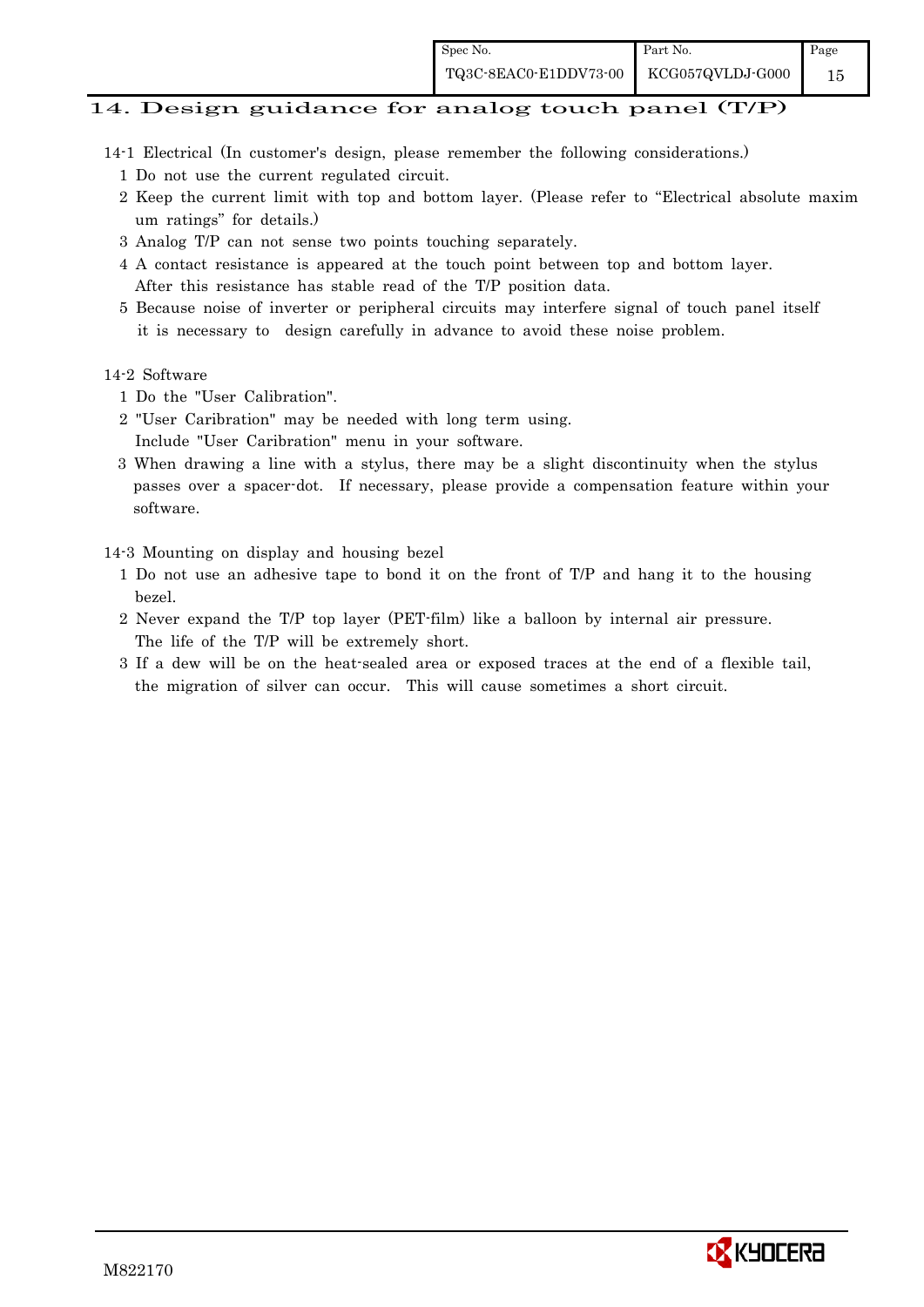| Spec No.                                                                                             | Part No. | Page |
|------------------------------------------------------------------------------------------------------|----------|------|
| $\begin{tabular}{c c c} \textbf{TQ3C-8EAC0-E1DDV73-00} & \textbf{KCG057QVLDJ-G000} \\ \end{tabular}$ |          | 16   |

## 15. Lot number identification

The lot number shall be indicated on the back of the backlight case of each LCD.

 $KCG057QVLDJ-G000 -  $\Box\Box$  -  $\Box\Box$  -  $\Box$  MADE IN  $\Box\Box\Box\Box\Box$$ 

|  | $\downarrow \downarrow \quad \downarrow \quad \downarrow$ |      |  |
|--|-----------------------------------------------------------|------|--|
|  | $12 \quad 3 \quad 4$                                      | $-5$ |  |

- No1. No5. above indicate
	- 1. Year code
	- 2. Month code
	- 3. Date
	- 4. Version Number
	- 5. Country of origin (Japan or China)

| Year | 2008 | 2009 | 2010 | 2011 | 2012 | 2013 |
|------|------|------|------|------|------|------|
| Code | ◡    |      |      |      |      |      |

| Month | Jan. | Feb. | Mar. | Apr. | May | Jun. |
|-------|------|------|------|------|-----|------|
| Code  |      |      | ౿    |      |     |      |

| Month      | Jul. | Aug. | Sep. | $\rm Oct.$ | Nov. | Dec. |
|------------|------|------|------|------------|------|------|
| $\rm Code$ |      |      | υ    | 77         |      |      |

## 16. Warranty

#### 16-1. Incoming inspection

Please inspect the LCD within one month after your receipt.

#### 16-2. Production warranty

 Kyocera warrants its LCD's for a period of 12 months from the ship date. Kyocera shall, by mutual agreement, replace or re-work defective LCD's that are shown to be Kyocera's responsibility.

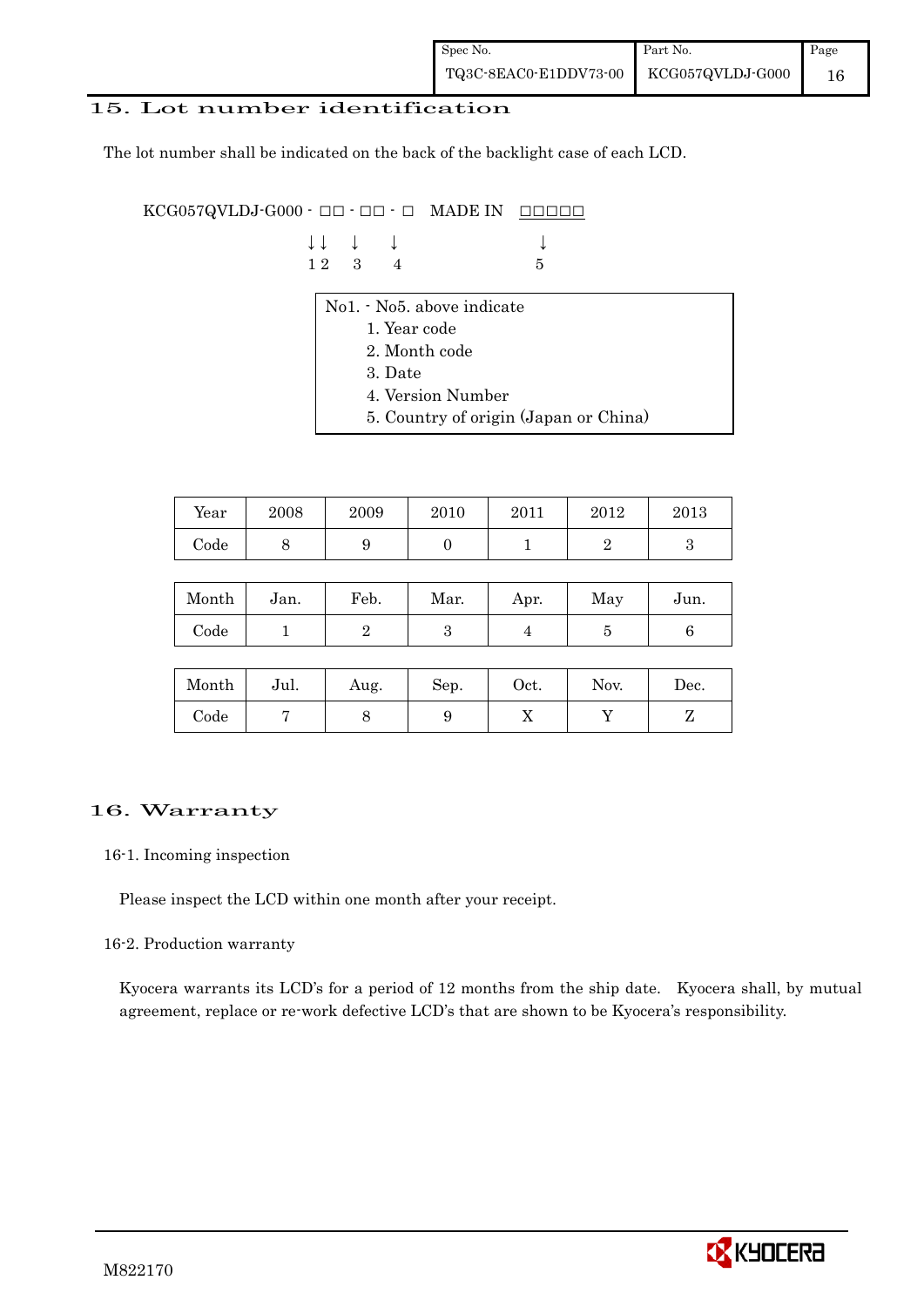## 17. Precautions for use

#### 17-1. Installation of the LCD

- 1) The LCD module has a grounding hole. Please ground the module to prevent noise and to stabilize its performance as circumstances demand.
- 2) The LCD shall be installed so that there is no pressure on the LSI chips.
- 3) The LCD shall be installed flat, without twisting or bending.
- 4) Please design the housing window so that its edges are between the active area and the effective area of the LCD screen.

Must maintain a gap between inside of bezel and touch panel to avoid malfunction or electrode damage of touch panel.

5) Please refer to the following our recommendable value of Clamp-down torque when installing. Clamp-down torque : 0.32±0.03N・m

 Please set up 'SPEED-LOW', 'SOFT START-SLOW' when using electric driver. Recommendable screw JIS tapping screw two types nominal dia.3.0mm installing boss hole depth  $4.4\pm0.2$ mm

Please be careful not to use high torque which may damage LCD module in installation.

#### 17-2. Static electricity

- 1) Since CMOS ICs are mounted directly onto the LCD glass, protection from static electricity is required.
- 2) Workers should use body grounding. Operator should wear ground straps.

#### 17-3. LCD operation

- 1) The LCD shall be operated within the limits specified. Operation at values outside of these limits may shorten life, and/or harm display images.
- 2) Adjust the "Supply voltage for LCD driving  $(V_{\text{CONT}})$ " to obtain optimum viewing angle and contrast ratio.

#### 17-4. Storage

- 1) The LCD shall be stored within the temperature and humidity limits specified.
- Store in a dark area, and protect the LCD from direct sunlight or fluorescent light.
- 2) Always store the LCD so that it is free from external pressure onto it.

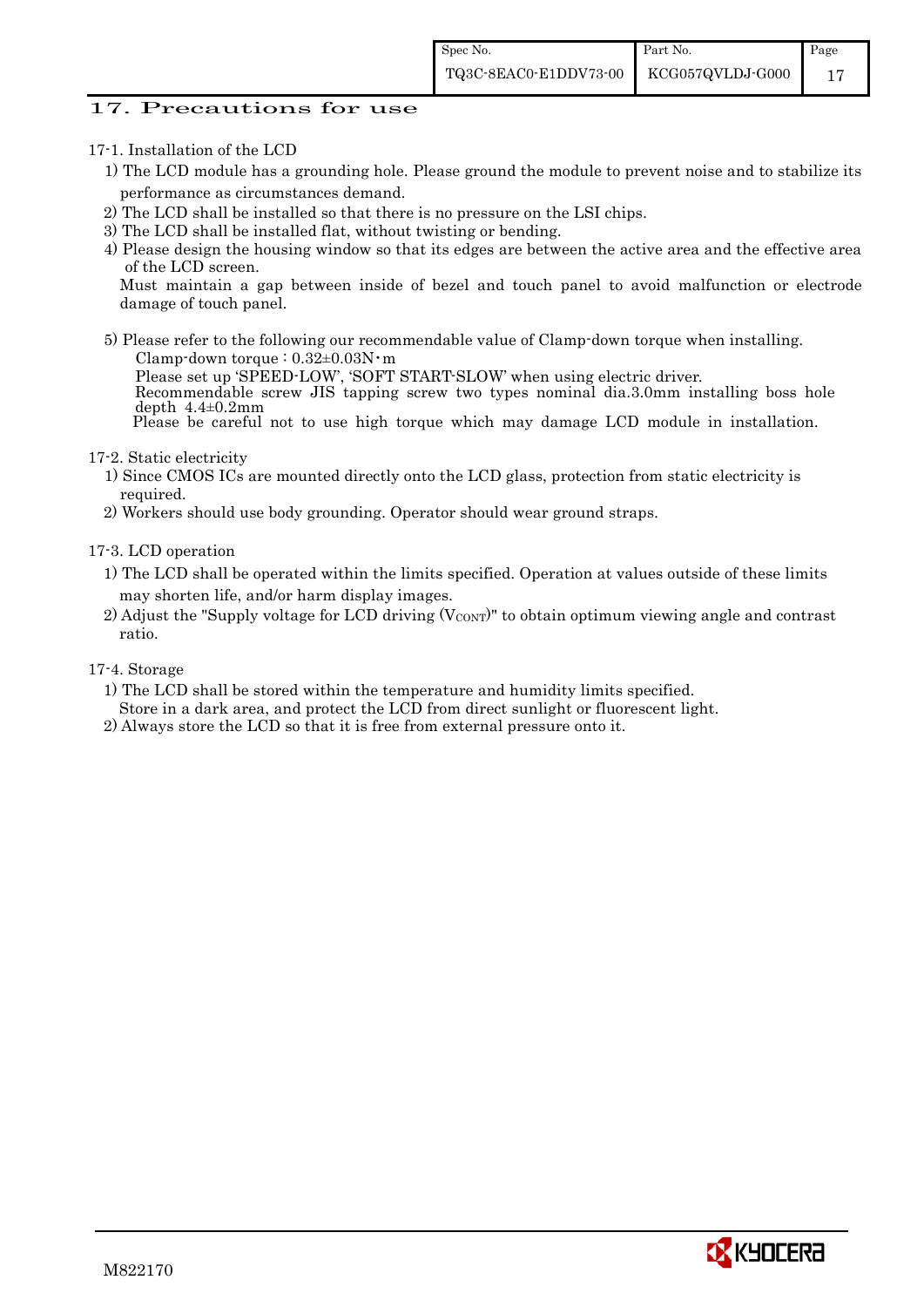## 17-5. Usage

- 1) DO NOT store in a high humidity environment for extended periods. Polarizer degradation bubbles, and/or peeling off of the polarizer may result.
- 2) Do not push or rub the touch panel's surface with hard to sharp objects such as knives, or the touch panel may be scratched.
- 3) When the touch panel is dirty, gently wipe the surface with a soft cloth, sometimes moistened by a little Ethanol. If a hazardous chemical is dropped on the touch panel by mistake, wipe it off right away to prevent human contact.
- 4) Touch panel edges are sharp. Handle the touch panel with enough care to prevent cuts.
- 5) Always keep the LCD free from condensation during testing. Condensation may permanently spot or stain the polarizer.
- 6) Do not pull the LED lead wires and do not bend the root of the wires. Housing should be designed to protect LED lead wires from external stress.
- 7) Do not disassemble LCD module because it will result in damage.
- 8) This Kyocera LCD module has been specifically designed for use in general electronic devices, but not for use in a special environment such as usage in an active gas. Hence, when the LCD is supposed to be used in a special environment, evaluate the LCD thoroughly beforehand and do not expose the LCD to chemicals such as an active gas.
- 9) Please do not use solid-base image pattern for long hours because a temporary afterimage may appear. We recommend using screen saver etc. in cases where a solid-base image pattern must be used.
- 10) Liquid crystal may leak when the module is broken. Be careful not to let the fluid go into your eyes and mouth. In the case the fluid touches your body; rinse it off right away with water and soap.

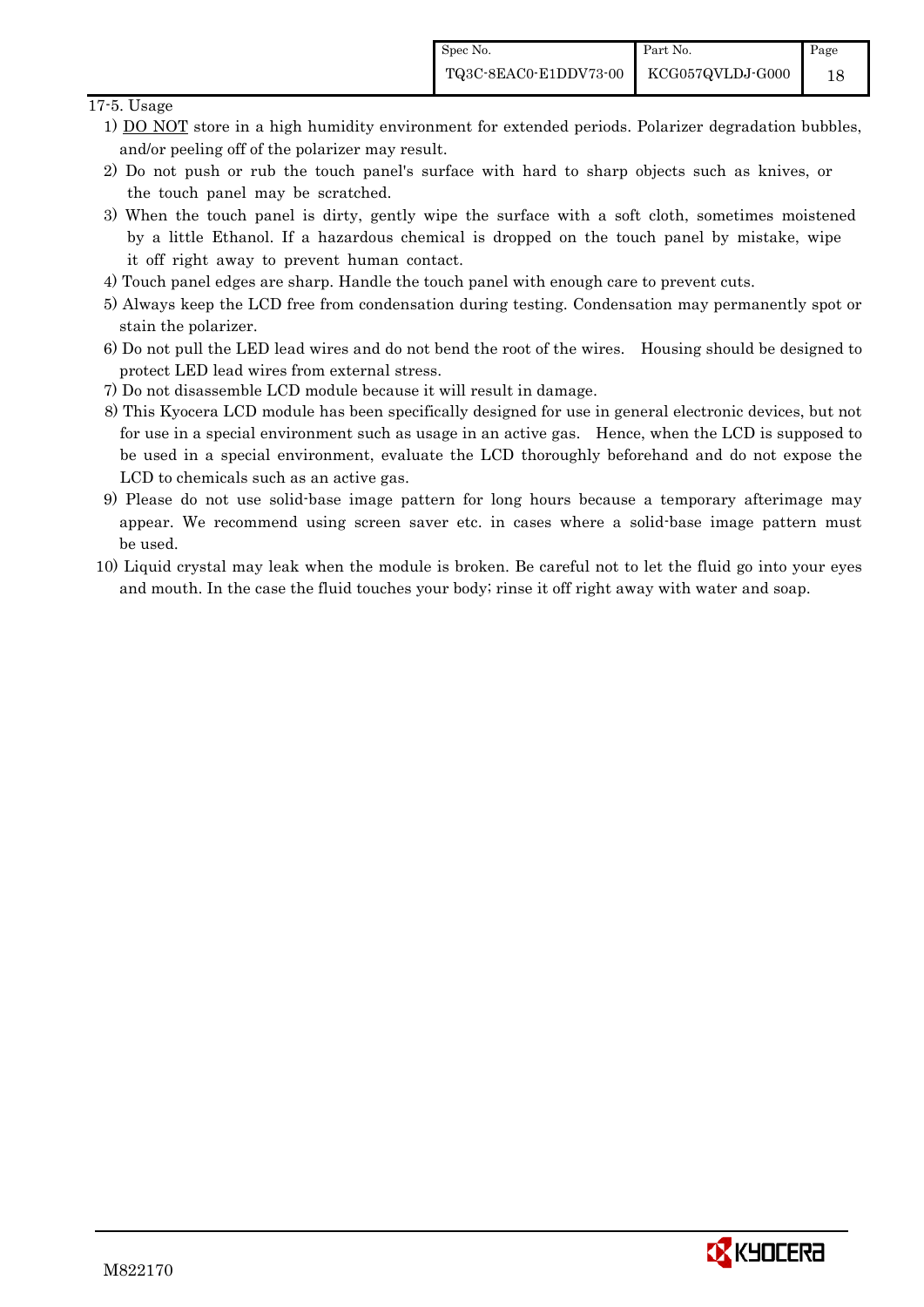## 18. Reliability test data

| Test item                            | Test condition                                                                                       | Test time               |                                                                                     | Judgement                                                                                            |
|--------------------------------------|------------------------------------------------------------------------------------------------------|-------------------------|-------------------------------------------------------------------------------------|------------------------------------------------------------------------------------------------------|
| High temp.<br>atmosphere             | $70^{\circ}$ C                                                                                       | 240h                    | Display function<br>Display quality<br>Current consumption                          | $: No$ defect<br>: No defect<br>$\therefore$ No defect                                               |
| Low temp.<br>atmosphere              | $-20$ °C                                                                                             | 240h                    | Display function<br>Display quality<br>Current consumption                          | $\therefore$ No defect<br>$\therefore$ No defect<br>$\therefore$ No defect                           |
| High temp.<br>humidity<br>atmosphere | $40^{\circ}$ C 90% RH                                                                                | 240h                    | Display function<br>Display quality<br>Current consumption                          | $\therefore$ No defect<br>$\therefore$ No defect<br>$\therefore$ No defect                           |
| Temp. cycle                          | $-20\degree C$<br>0.5 <sub>h</sub><br>R.T.<br>0.5 <sub>h</sub><br>$70^{\circ}$ C<br>0.5 <sub>h</sub> | 10cycles                | Display function<br>Display quality<br>Current consumption                          | $\therefore$ No defect<br>$\therefore$ No defect<br>: No defect                                      |
| High temp.<br>operation              | $60^{\circ}$ C                                                                                       | 500 <sub>h</sub>        | Display function<br>Display quality<br>Current consumption                          | $\therefore$ No defect<br>$\therefore$ No defect<br>: No defect                                      |
| Point<br>Activation<br>life          | Polyacetal stylus<br>(R0.8)<br>Hitting force 3N<br>Hitting speed<br>2 time/s                         | one<br>million<br>times | Terminal resistance<br>Insulation resistance<br>Linearity<br><b>Actuation Force</b> | $\therefore$ No defect<br>$\therefore$ No defect<br>$\therefore$ No defect<br>$\therefore$ No defect |

\* Each test item uses a test LCD only once. The tested LCD is not used in any other tests.

\* The LCD is tested in circumstances in which there is no condensation.

- \* The reliability test is not an out-going inspection.
- \* The result of the reliability test is for your reference purpose only. The reliability test is conducted only to examine the LCD's capability.

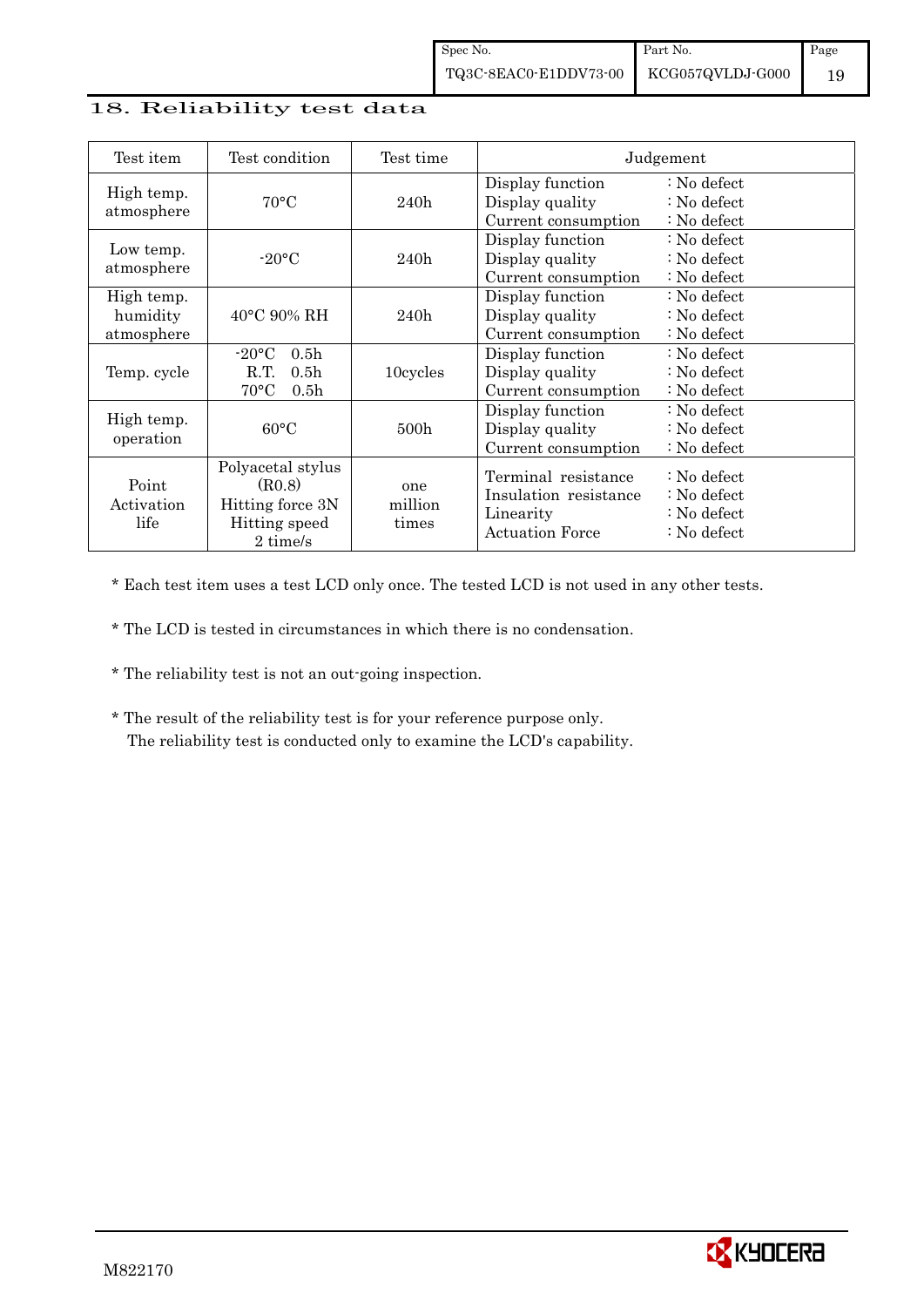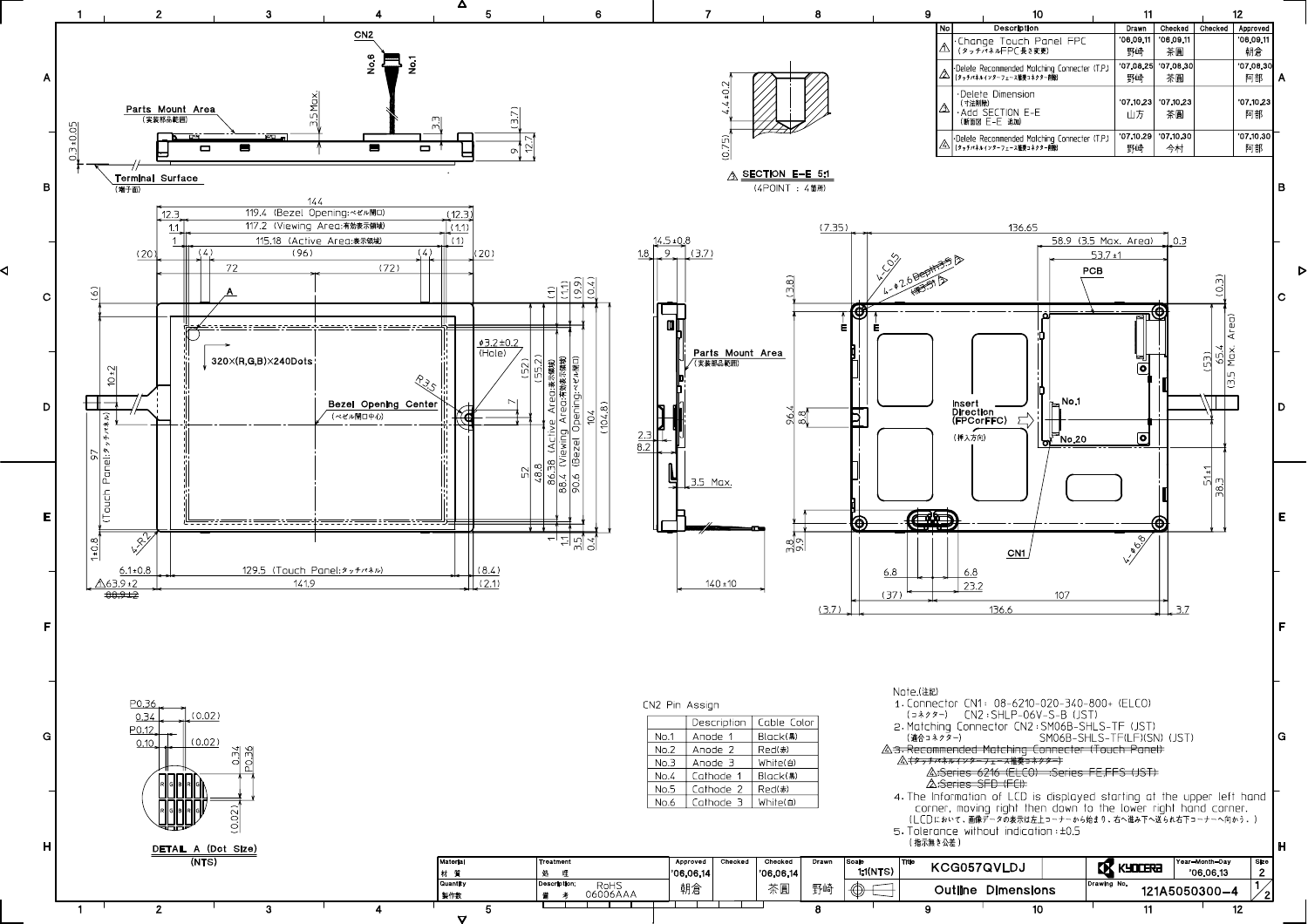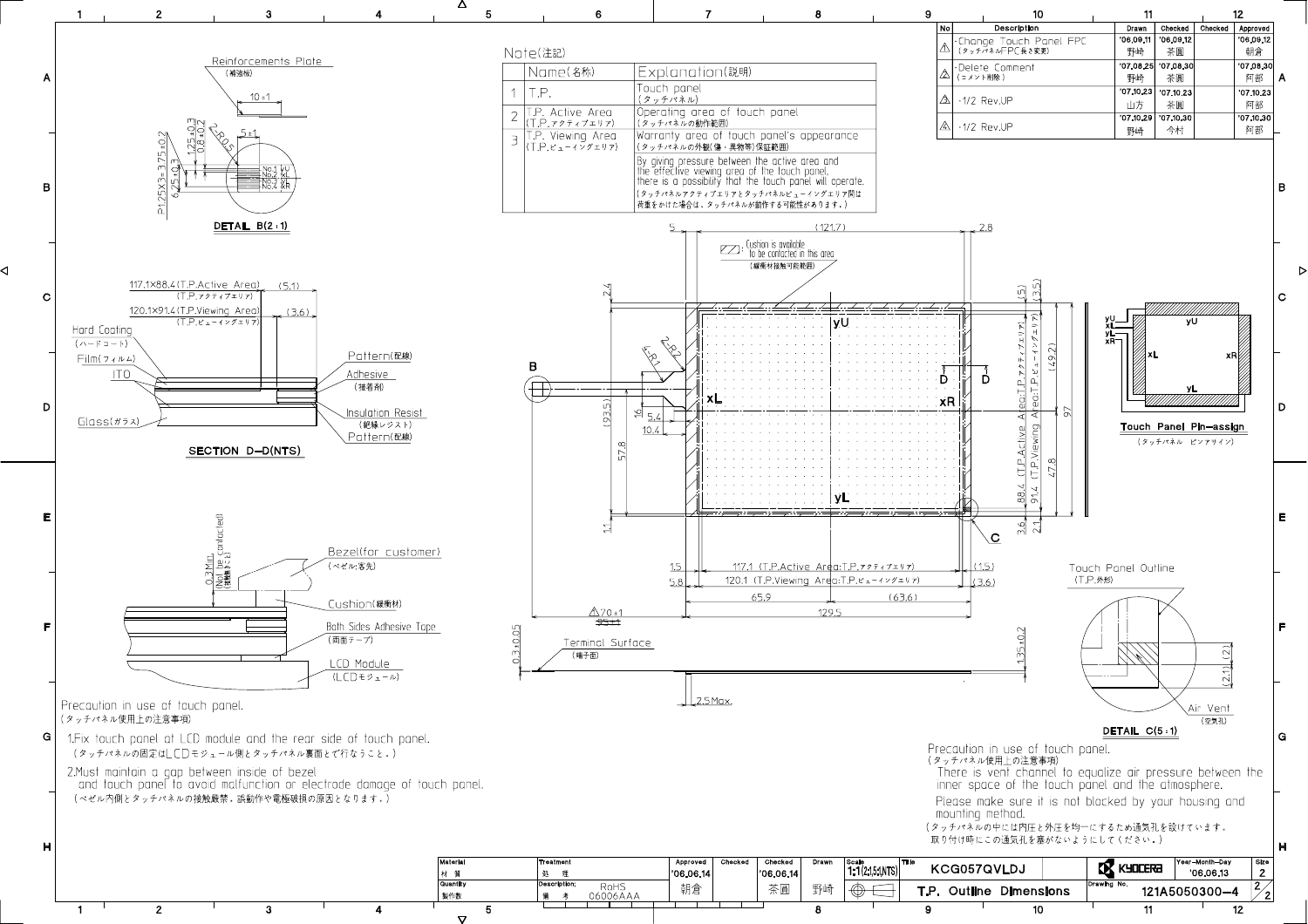|      | Spec No. TQ3C-8EAC0-E2DDV68-00 |
|------|--------------------------------|
| Date | March 14, 2008                 |

## KYOCERA INSPECTION STANDARD

## TYPE : KCG057QVLDJ-G000

 KYOCERA CORPORATION KAGOSHIMA HAYATO PLANT LCD DIVISION

| Original       |            | Designed by $:$ Engineering dept. |          | Confirmed by $:QA$ dept.             |                                          |  |
|----------------|------------|-----------------------------------|----------|--------------------------------------|------------------------------------------|--|
| Issue Date     | Prepared   | Checked                           | Approved | Checked                              | Approved                                 |  |
| March 14, 2008 | D. Ajisaka |                                   |          | 7d Johnson) 4 Marsonoto S. Hagarshis | $\mathscr{Z}\!\!\mathscr{E}$<br>$.$ ftof |  |

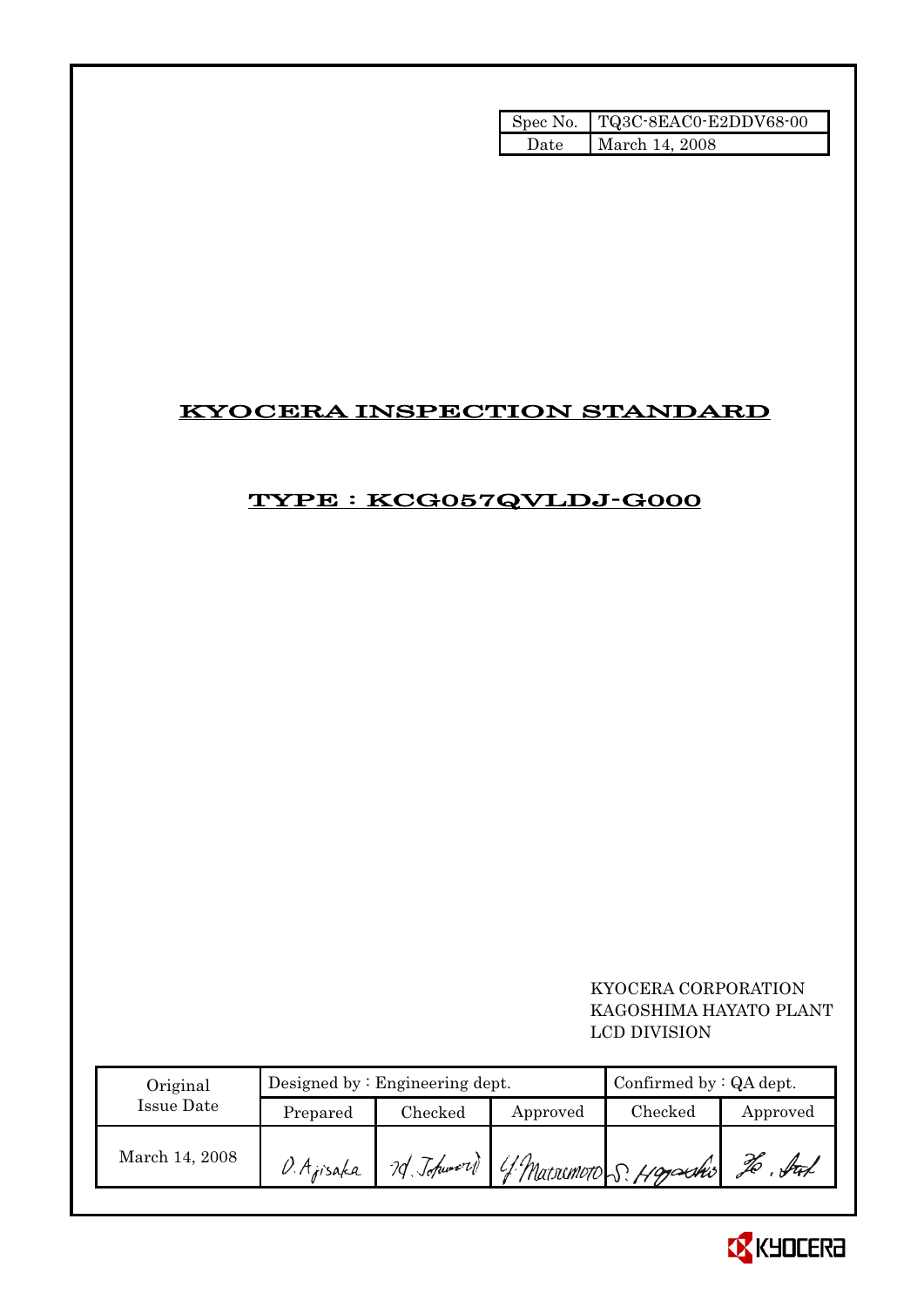| Spec No.              | Part No.         | $\Box$ Page |
|-----------------------|------------------|-------------|
| TQ3C-8EAC0-E2DDV68-00 | KCG057QVLDJ-G000 |             |

| Revision record |                      |          |  |                                 |                        |                         |          |
|-----------------|----------------------|----------|--|---------------------------------|------------------------|-------------------------|----------|
|                 |                      |          |  | Designed by : Engineering dept. |                        | Confirmed by : QA dept. |          |
|                 | $\rm{\textbf{Date}}$ | Prepared |  | Checked                         | ${\Large\bf Approved}$ | $\rm Checked$           | Approved |
|                 |                      |          |  |                                 |                        |                         |          |
|                 |                      |          |  |                                 |                        |                         |          |
| Rev.No.         | $\rm{Date}$          | Page     |  |                                 | Descriptions           |                         |          |
|                 |                      |          |  |                                 |                        |                         |          |
|                 |                      |          |  |                                 |                        |                         |          |
|                 |                      |          |  |                                 |                        |                         |          |
|                 |                      |          |  |                                 |                        |                         |          |
|                 |                      |          |  |                                 |                        |                         |          |
|                 |                      |          |  |                                 |                        |                         |          |
|                 |                      |          |  |                                 |                        |                         |          |
|                 |                      |          |  |                                 |                        |                         |          |
|                 |                      |          |  |                                 |                        |                         |          |
|                 |                      |          |  |                                 |                        |                         |          |
|                 |                      |          |  |                                 |                        |                         |          |
|                 |                      |          |  |                                 |                        |                         |          |
|                 |                      |          |  |                                 |                        |                         |          |
|                 |                      |          |  |                                 |                        |                         |          |
|                 |                      |          |  |                                 |                        |                         |          |
|                 |                      |          |  |                                 |                        |                         |          |
|                 |                      |          |  |                                 |                        |                         |          |
|                 |                      |          |  |                                 |                        |                         |          |
|                 |                      |          |  |                                 |                        |                         |          |
|                 |                      |          |  |                                 |                        |                         |          |
|                 |                      |          |  |                                 |                        |                         |          |
|                 |                      |          |  |                                 |                        |                         |          |
|                 |                      |          |  |                                 |                        |                         |          |
|                 |                      |          |  |                                 |                        |                         |          |
|                 |                      |          |  |                                 |                        |                         |          |
|                 |                      |          |  |                                 |                        |                         |          |
|                 |                      |          |  |                                 |                        |                         |          |
|                 |                      |          |  |                                 |                        |                         |          |
|                 |                      |          |  |                                 |                        |                         |          |
|                 |                      |          |  |                                 |                        |                         |          |
|                 |                      |          |  |                                 |                        |                         |          |
|                 |                      |          |  |                                 |                        |                         |          |
|                 |                      |          |  |                                 |                        |                         |          |
|                 |                      |          |  |                                 |                        |                         |          |
|                 |                      |          |  |                                 |                        |                         |          |

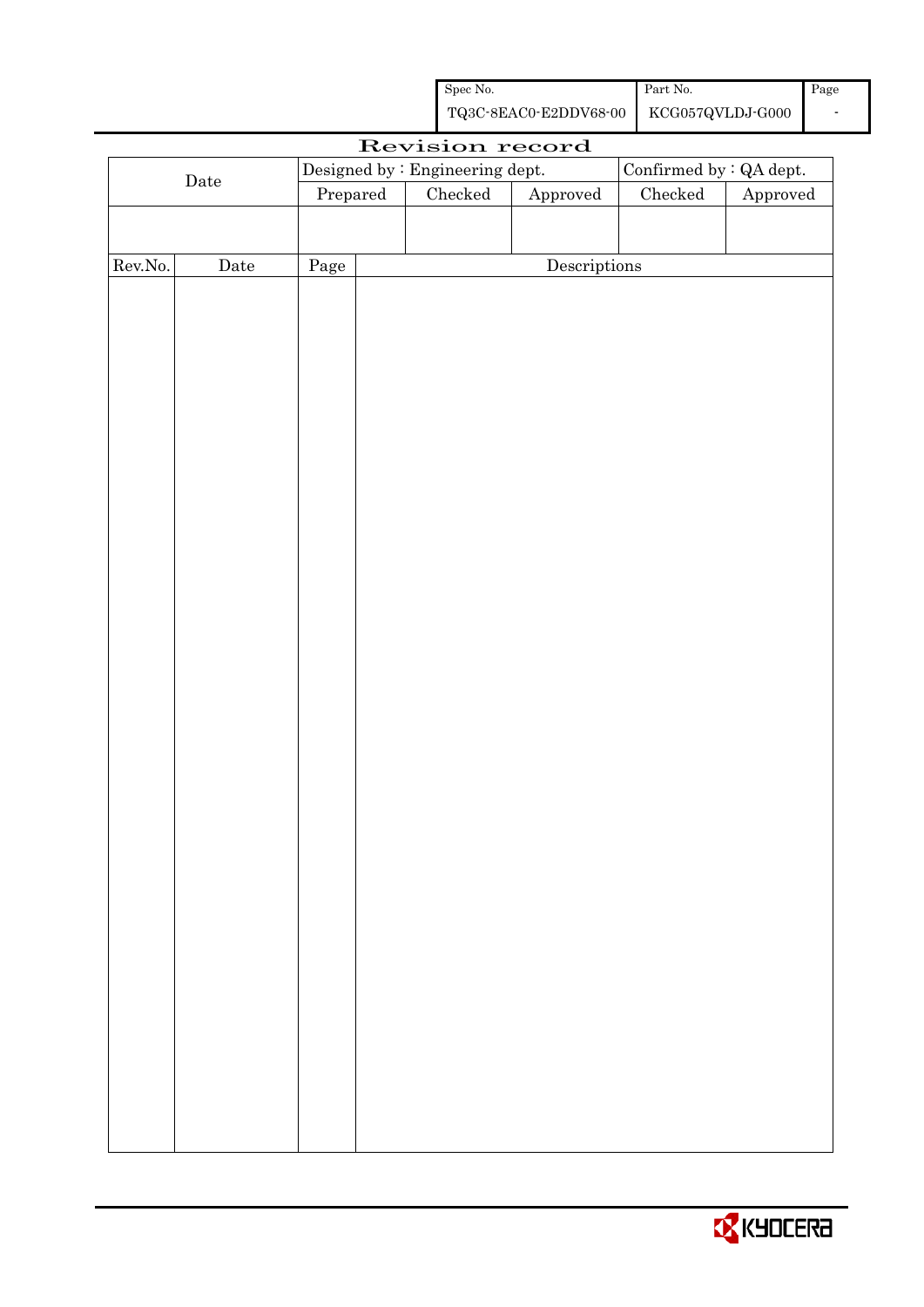## Visuals specification

1) Note

| Item                     |                                                                                                                                                                                                                                                                     | <b>Note</b>                                                                                                                 |  |  |  |  |  |
|--------------------------|---------------------------------------------------------------------------------------------------------------------------------------------------------------------------------------------------------------------------------------------------------------------|-----------------------------------------------------------------------------------------------------------------------------|--|--|--|--|--|
| General                  | 1. When defects specified in this Inspection Standards are<br>inspected, operating voltage (V <sub>OP</sub> ) shall be set at the level<br>where optimized contrast is available. Display quality is<br>applied up to effective viewing area. (Bi-level INSPECTION) |                                                                                                                             |  |  |  |  |  |
|                          | 2. This inspection standard about the image quality shall be<br>applied to any defect within the effective viewing area and<br>shall not be applicable to outside of the area.                                                                                      |                                                                                                                             |  |  |  |  |  |
|                          | agreement between customer and Kyocera.                                                                                                                                                                                                                             | 3. Should any defects which are not specified in this standard<br>happen, additional standard shall be determined by mutual |  |  |  |  |  |
|                          | 4. Inspection conditions<br>Luminance<br>: 500 Lux minimum.<br>: 300 mm(from the sample)<br>Inspection distance<br>Temperature<br>: $25 \pm 5$ °C<br>Direction<br>: right above                                                                                     |                                                                                                                             |  |  |  |  |  |
| Definition of inspection | Pinhole, Bright spot                                                                                                                                                                                                                                                | The color of a small area is                                                                                                |  |  |  |  |  |
| item                     | Black spot, Scratch<br>Foreign particle                                                                                                                                                                                                                             | different from the remainder.<br>The phenomenon does not<br>change with voltage.                                            |  |  |  |  |  |
|                          | Contrast variation                                                                                                                                                                                                                                                  | The color of a small area is<br>different from the remainder.<br>The phenomenon change with<br>voltage.                     |  |  |  |  |  |
|                          | Polarizer<br>(Scratch, Bubble, Dent)                                                                                                                                                                                                                                | Scratch, Bubble and Dent in the<br>polarizer which can be observed<br>in on / off state.                                    |  |  |  |  |  |

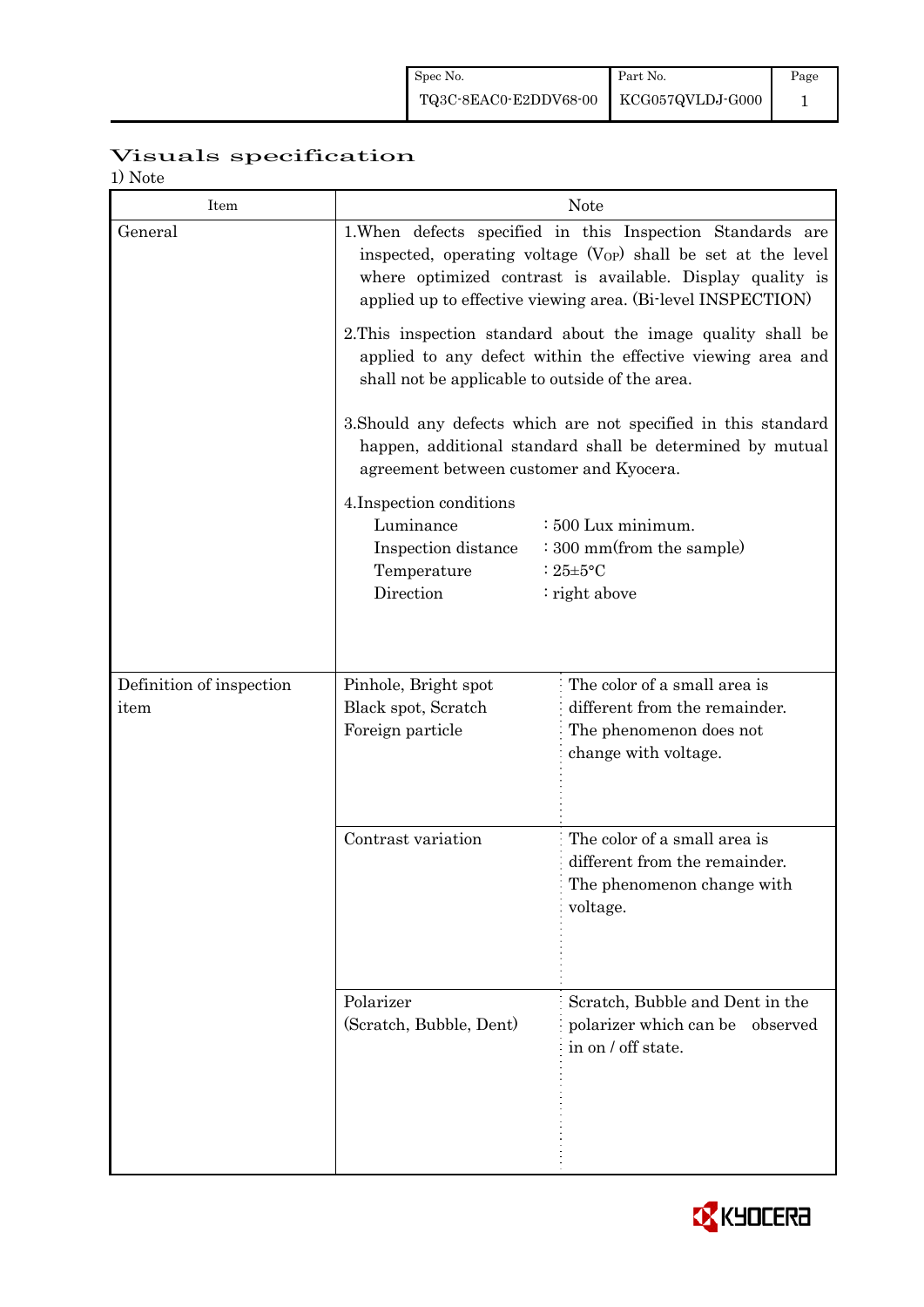| Spec No.                               | Part No. | Page |
|----------------------------------------|----------|------|
| TQ3C-8EAC0-E2DDV68-00 KCG057QVLDJ-G000 |          |      |

| Inspection item                                       | Judgement standard                           |          |                                                            |                         |                   |                                |
|-------------------------------------------------------|----------------------------------------------|----------|------------------------------------------------------------|-------------------------|-------------------|--------------------------------|
| Pinhole, Bright spot,<br>Black spot, Foreign particle | $\mathbf b$                                  |          |                                                            |                         |                   |                                |
|                                                       | $d = (a + b)/2$                              |          |                                                            |                         |                   |                                |
|                                                       | Category                                     |          | Size(mm)                                                   |                         |                   | Acceptable number              |
|                                                       | $\boldsymbol{A}$                             |          | $d\leqq0.2$                                                |                         |                   | Neglected                      |
|                                                       | $\, {\bf B}$<br>$\mathcal{C}$                |          | $0.2\,<\,\mathrm{d}\leq0.3$<br>$0.3\,<\,\mathrm{d}\leq0.5$ |                         |                   | $\bf 5$<br>$\sqrt{3}$          |
|                                                       | ${\bf D}$                                    |          | 0.5 < d                                                    |                         | $\boldsymbol{0}$  |                                |
|                                                       |                                              |          |                                                            |                         |                   |                                |
| Scratch, Foreign particle                             |                                              |          |                                                            |                         |                   |                                |
|                                                       |                                              |          |                                                            |                         |                   |                                |
|                                                       |                                              |          | Width (mm)                                                 | Length (mm)             |                   | Acceptable<br>number           |
|                                                       | $\mathbf{A}$                                 |          | $W \leq 0.03$                                              |                         |                   | Neglected                      |
|                                                       | $\bf{B}$                                     |          |                                                            |                         | $L \leq 2.0$      | Neglected                      |
|                                                       | $\mathcal{C}$                                |          | $0.03< W \leq 0.10$                                        | $2.0<\,$ L $\leqq\!4.0$ |                   | $\boldsymbol{3}$               |
|                                                       | $\mathbf D$<br>${\bf E}$                     | 0.10 < W |                                                            | $4.0<\,$ L              |                   | $\overline{0}$<br>According to |
|                                                       |                                              |          |                                                            |                         |                   | 'Circular'                     |
|                                                       |                                              |          |                                                            |                         |                   |                                |
| Contrast variation                                    |                                              | a        | b                                                          | $d = (a + b)/2$         |                   |                                |
|                                                       | Category<br>$\boldsymbol{A}$<br>$\bf{B}$     |          | Size (mm)                                                  |                         | Acceptable number |                                |
|                                                       |                                              |          | $d \leqq 0.5$<br>$0.5 < d \leq 0.7$                        |                         | Neglected         |                                |
|                                                       |                                              |          |                                                            |                         | $\boldsymbol{3}$  |                                |
|                                                       | 0.7 < d<br>$\mathcal{C}$<br>$\boldsymbol{0}$ |          |                                                            |                         |                   |                                |

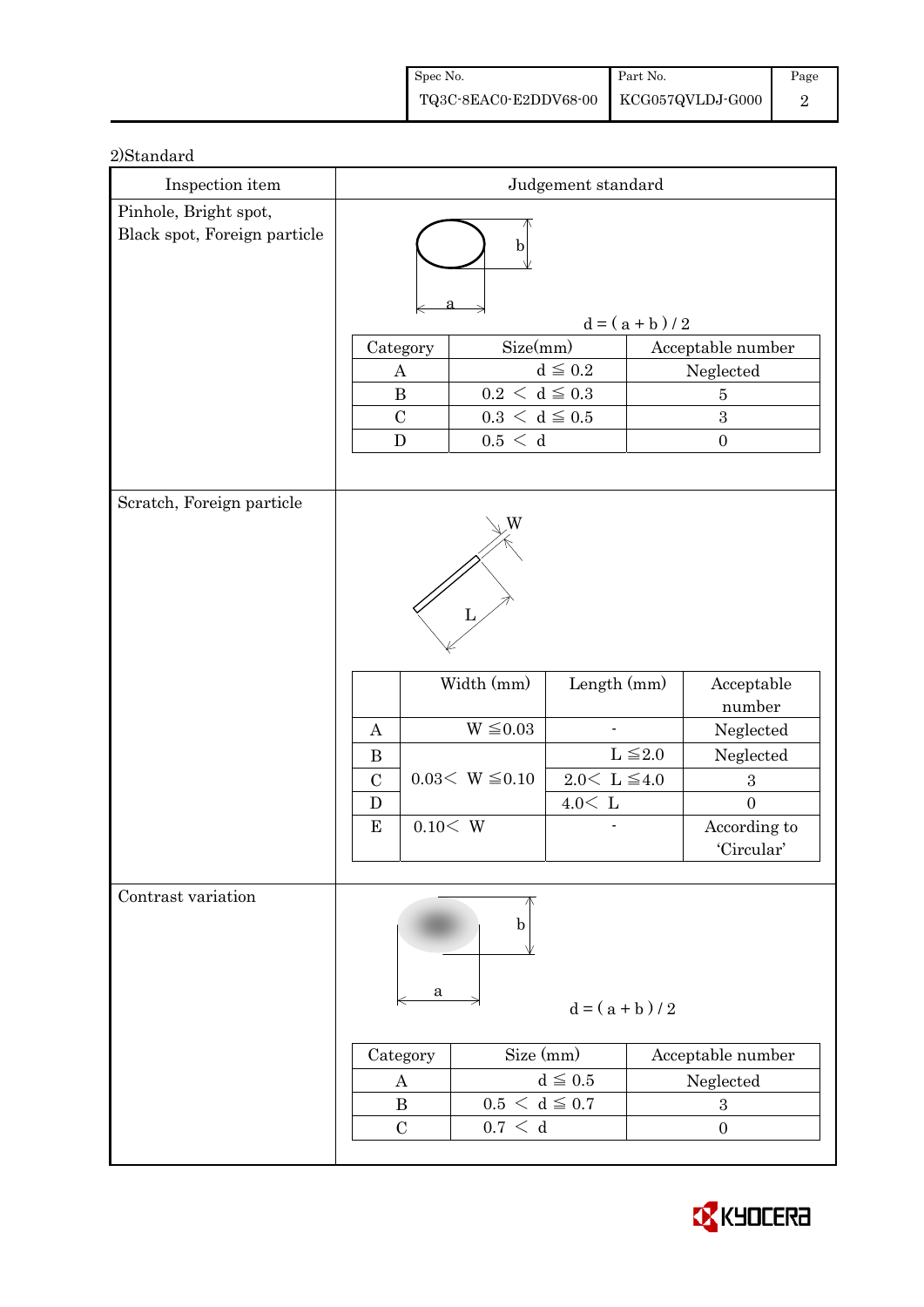| Spec No.                               | Part No. | Page |
|----------------------------------------|----------|------|
| TQ3C-8EAC0-E2DDV68-00 KCG057QVLDJ-G000 |          |      |

| Inspection item                      | Judgement standard    |                             |              |                   |  |  |
|--------------------------------------|-----------------------|-----------------------------|--------------|-------------------|--|--|
| Polarizer<br>(Scratch, Bubble, Dent) | $(1)$ Scratch         |                             |              |                   |  |  |
|                                      | W                     |                             |              |                   |  |  |
|                                      |                       | Width (mm)                  | Length (mm)  | Acceptable No.    |  |  |
|                                      | $\boldsymbol{A}$      | $W \leq 0.1$                |              | Neglected         |  |  |
|                                      | $\, {\bf B}$          | $0.1 < W \le 0.3$           | $L \leq 5.0$ | Neglected         |  |  |
|                                      | $\mathbf C$           |                             | 5.0< L       | $\boldsymbol{0}$  |  |  |
|                                      | ${\bf D}$             | $0.3<\,$ W                  |              | $\boldsymbol{0}$  |  |  |
|                                      |                       |                             |              |                   |  |  |
|                                      | (2) Bubble (dent)     |                             |              |                   |  |  |
|                                      | b <br>$d = (a + b)/2$ |                             |              |                   |  |  |
|                                      | Category              | Size (mm)                   |              | Acceptable number |  |  |
|                                      | $\bf{A}$              |                             | $d\leqq0.2$  | ${\bf Neglected}$ |  |  |
|                                      | $\, {\bf B}$          | $0.2\,<\,\mathrm{d}\leq0.3$ |              | $\bf 5$           |  |  |
|                                      | $\mathbf C$           | $0.3 \, \leq \, d \leq 0.5$ |              | $\sqrt{3}$        |  |  |
|                                      | ${\bf D}$             | $0.5\,<\,$ d                |              | $\boldsymbol{0}$  |  |  |
|                                      |                       |                             |              |                   |  |  |